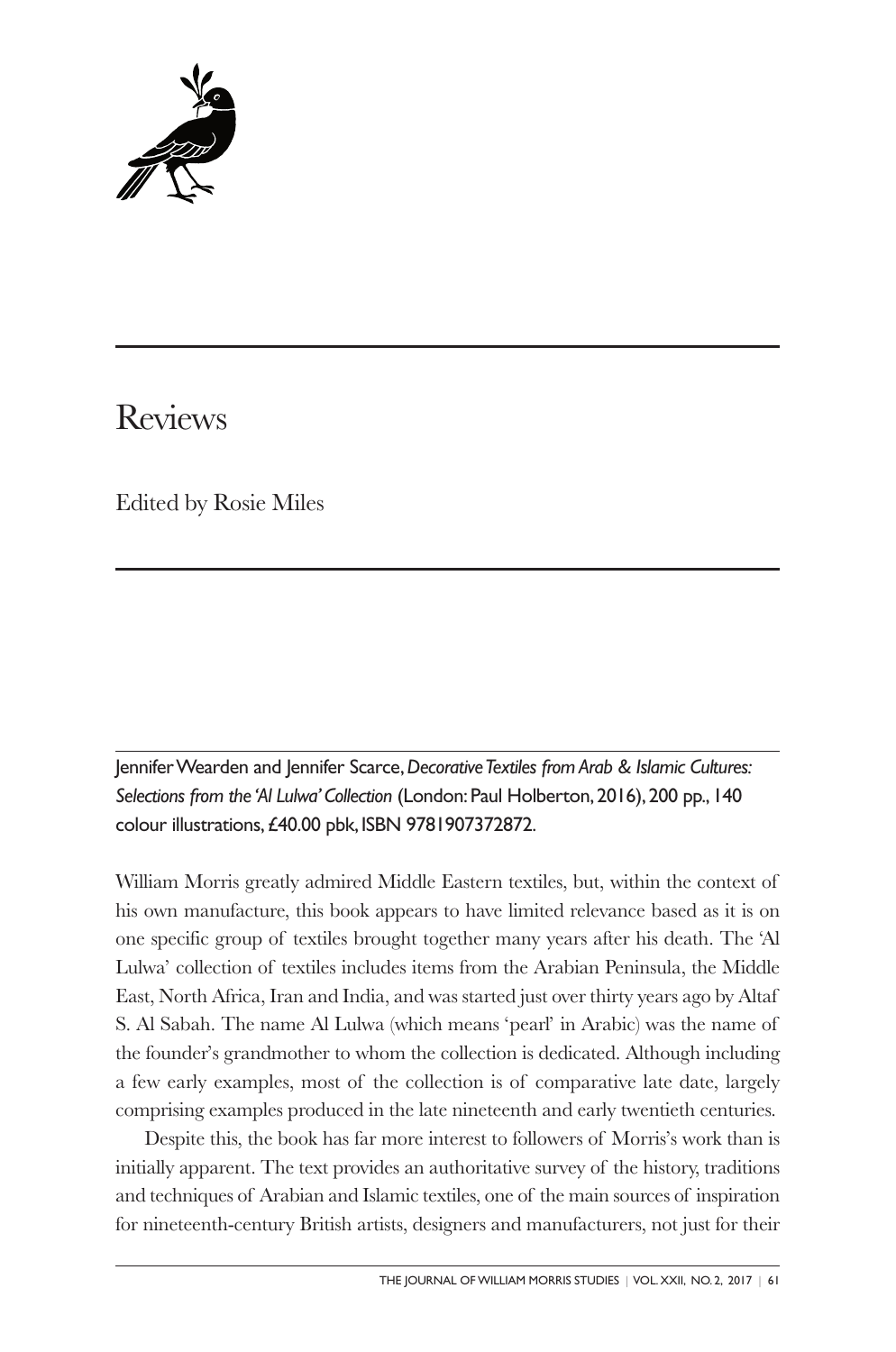work but as decoration for their own 'exotic' interiors and occasionally for dressing up when attending fashionable themed parties. A Julia Margaret Cameron photograph of Holman Hunt, whose collection of Palestinian clothing is now in the Royal Ontario Museum, Toronto, shows him posed in a very fetching silk kaftan, sash and skullcap. Apart from Hunt, G. F. Lewis and other artists whose work goes under the ambiguous title of 'Orientalism', others took a more academic interest in the textiles, with William Morris becoming one of the most knowledgeable experts in the field. He analysed why the patterns work so well, and recommended in many of his lectures that the tried and tested traditions of ancient production provided an important model for contemporary design. Furthermore, throughout the 1870s and 1880s Morris advised the South Kensington Museum (the present day Victoria and Albert Museum) on purchases, and was responsible for the museum's acquisition of some of the finest early examples of Persian and Turkish carpets and woven silks.

The two contributors to this book are both acknowledged specialists in this field. The Introduction, which provides a short but precise history of Arab and Islamic textile manufacture, is written by Jennifer Scarce, previously Principal Curator of Middle Eastern Culture at the National Museum of Scotland, and an expert on Middle Eastern culture. Jennifer Wearden, retired Senior Curator of the V&A's exceptional collections of Near Eastern textiles and carpets, has written the detailed catalogue entries for each of the seventy items she selected from the collection.

The collection includes textiles from a wide geographical area but each depicts what the authors claim is 'a shared vocabulary of ornament', and design is the overarching theme of the book. Traditional motifs and patterns can be seen throughout the various branches of the arts of the Middle East, whether calligraphy, architecture, painting, glass, ceramics, carpets or woven and embroidered textiles. Owen Jones in his groundbreaking design manual *A Grammar of Ornament*, published in 1856, separated these into four distinct groups: Turkish, Persian, Arabian and Moresque. All of these types are recognisable in the textiles of the 'Al Lulwa' collection. However, it is interesting to see how diluted many of the original forms and pattern structures became in order to appeal to western tastes during a period of mass tourism during the second half of the nineteenth century. Ironically, at the same time, British manufacturers were adopting traditional Middle Eastern patterns for the British market. The most western-looking example featured in the book is a late-nineteenth-century Ottoman bedcover sparsely embroidered in metal thread over a delicately-shaded pink weighted silk (a form of treated silk favoured by western dressmakers as it gave weight and lustre to the cloth). Decorated with ears of wheat, swags and bows in the French style, it would have graced many a lady's boudoir. It was almost certainly produced in one of the hundreds of professional workshops set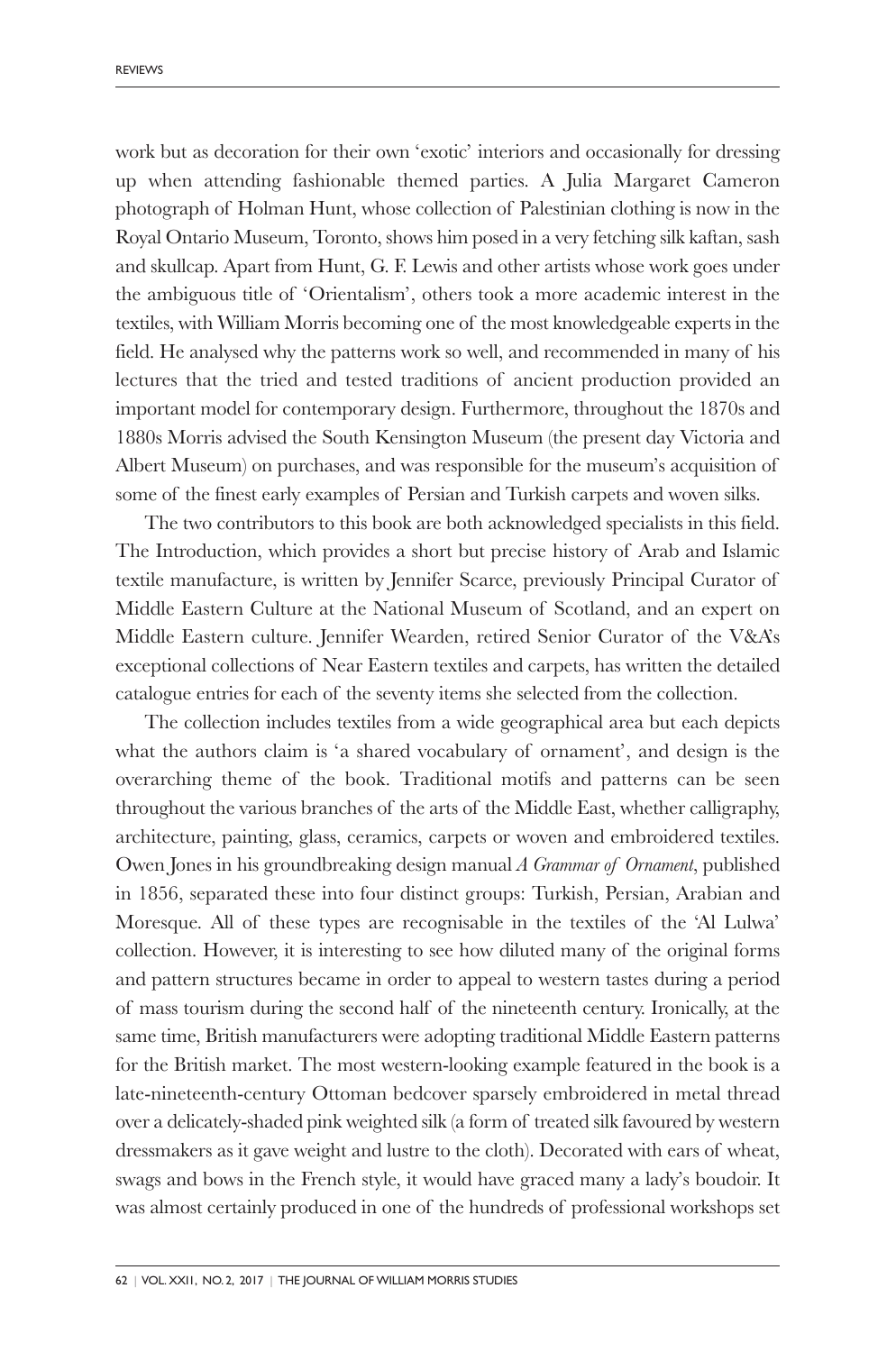up in Istanbul, and chiefly patronised by European exporters.

Liberty is now credited as the main British retailer of such goods, whereas it was once just one of many businesses listed in London street directories as 'Oriental Warehouses'. Far more important in influencing the market were George Baker and three of his sons. By the early 1860s, within fifteen years of moving to Constantinople to become head gardener at the British Embassy, Baker took advantage of the widening of trade with the west by becoming an importer of a wide range of items such as bedsteads and pianos, as well as military waterproofs and galoshes. He also exported textiles such as Persian vestings, Turkish towels and Broussa velvets for sale in British shops. By the late 1870s three of his five sons had begun travelling around the Middle East commissioning textiles and carpets for export to London. Eventually, they settled in England, although they continued their trade importing carpets, their main outlet being the Oriental Carpet Manufacturers, an association of carpet dealers. Two of them founded the firm of G.P. & J. Baker, which survives to this day. Although this company produced British furnishing textiles many of their early patterns are heavily influenced by the patterns of the countries with which they had originally traded.

The book is divided into chapters according to pattern type: Floral, Geometric, Calligraphic (which includes most of the earliest and finest examples surviving in the collection), with a final section devoted to applied decoration. Pleasingly this includes twentieth-century ceremonial clothing from specific tribal areas of Yemen, Tunisia, Saudi Arabia and Egypt. From this we are able to identify a number of fascinating types of garment such as a Tegeira (a Tunisian headpiece), a Thobe (a long, flowing woman's net garment from the Arabian Peninsula) and a Havlu (a type of Turkish towel which, having fascinated Europeans since the seventh century, experienced a revival in production during 1851 when exhibited at the Great Exhibition).

The book is visually stunning. Textile photography is a specialist art, and it is a pity that the publisher has not given Stephanie McGehee greater acknowledgement for her work. Each textile or item of dress illustrated has a double page spread with some enlarged images included to show specific techniques or details highlighted in the adjoining text. The captions are both instructive and interesting, a balance not always achieved in such a serious monograph. Included is a useful glossary of textile and embroidery terms but no bibliography. As someone whose interest in the subject is coloured by its relationship to contemporary British production this is all for which I have could asked.

**Linda Parry**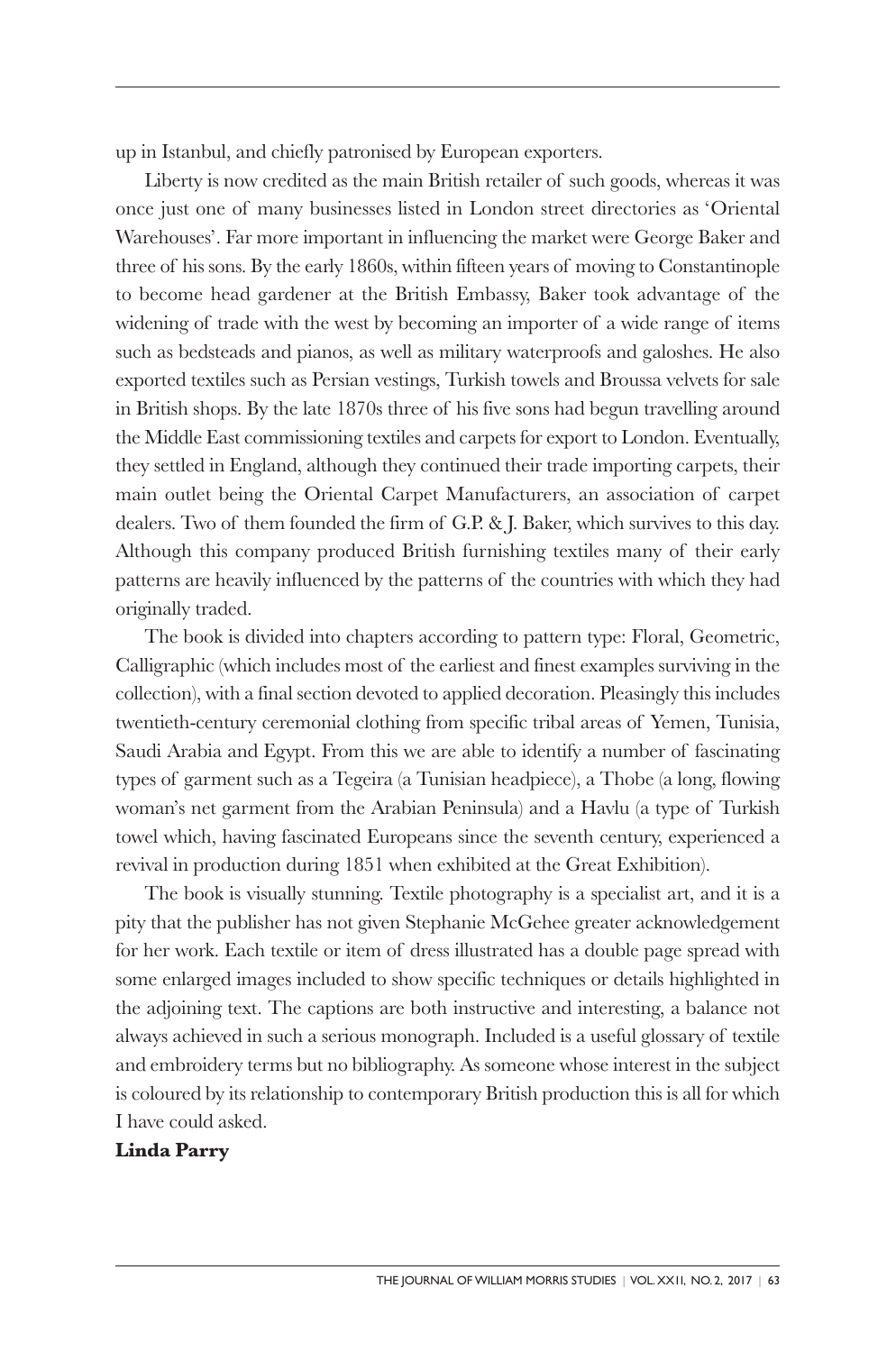Maureen Meister,*Arts & Crafts Architecture:History and Heritage in New England* (Hanover and London: University of New England Press, 2014), 288 pp., 21 colour plates, 112 b&w illustrations,\$45.00 hbk, ISBN 9781611686623.

In her previous book, *Architecture and the Arts and Crafts Movement in Boston: Harvard's H. Langford Warren* (1993), Maureen Meister provided a detailed and illuminating account of one significant figure. In this book she has expanded her range, and, as her publishers fairly claim on the cover, has produced 'the first full-scale examination of the architecture associated with the Arts and Crafts Movement that spread throughout New England at the turn of the twentieth century'. With the support of the University of New England Press, she has done this with impressive authority and in a very attractive visual form.

The book starts with a brief Preface, and an Introduction entitled 'Grappling with Modernity', followed by seven substantial chapters. In the space of this review it will not be possible to discuss every chapter in detail, and so I will begin by looking carefully at two chapters that establish the author's concerns and subject-matter. The first, 'Dramatis Personae: Twelve Architect-Leaders', gives an introductory account of the eleven men and one woman who formed the backbone of the movement in Boston, emphasising the importance of what Meister calls its 'Architect-Leaders'. On the political side, Meister remarks that 'American labourers never saw a counterpart to William Morris to champion their cause' (p. 4), since socialism made little progress in the United States; but the moderate Progressive Movement developed rapidly during the 1890s, aiming to bring about social progress through governmental intervention. While some intellectuals like Henry Adams argued that industrial society was innately soulless, the Progressive Era was confidently optimistic about the future. A highly significant event, during the spring of 1897, was an exhibition of the Arts and Crafts organised by the craftsman printer Henry Lewis Johnson. When the prospectus for the exhibition was circulated, it attracted thirty-seven supporting signatures, of which nine were those of architects, while another exhibition, on architecture, was arranged at the same time. We are shown that this was 'made possible by the widespread interest in Arts and Crafts ideas that had taken hold in Boston by the later 1890s' (p. 11). The Harvard lecturer Charles Eliot Norton and the distinguished architect Henry Hobson Richardson were among those helping the spread of the new outlook. Thus it was that the exhibition opened in Boston rather than in New York.

Meister provides full accounts of the twelve leaders of the movement, showing them all to have been people of energy and idealism. The best known to me were Ralph Adams Cram, Charles Donagh Maginnis (who worked mostly for Roman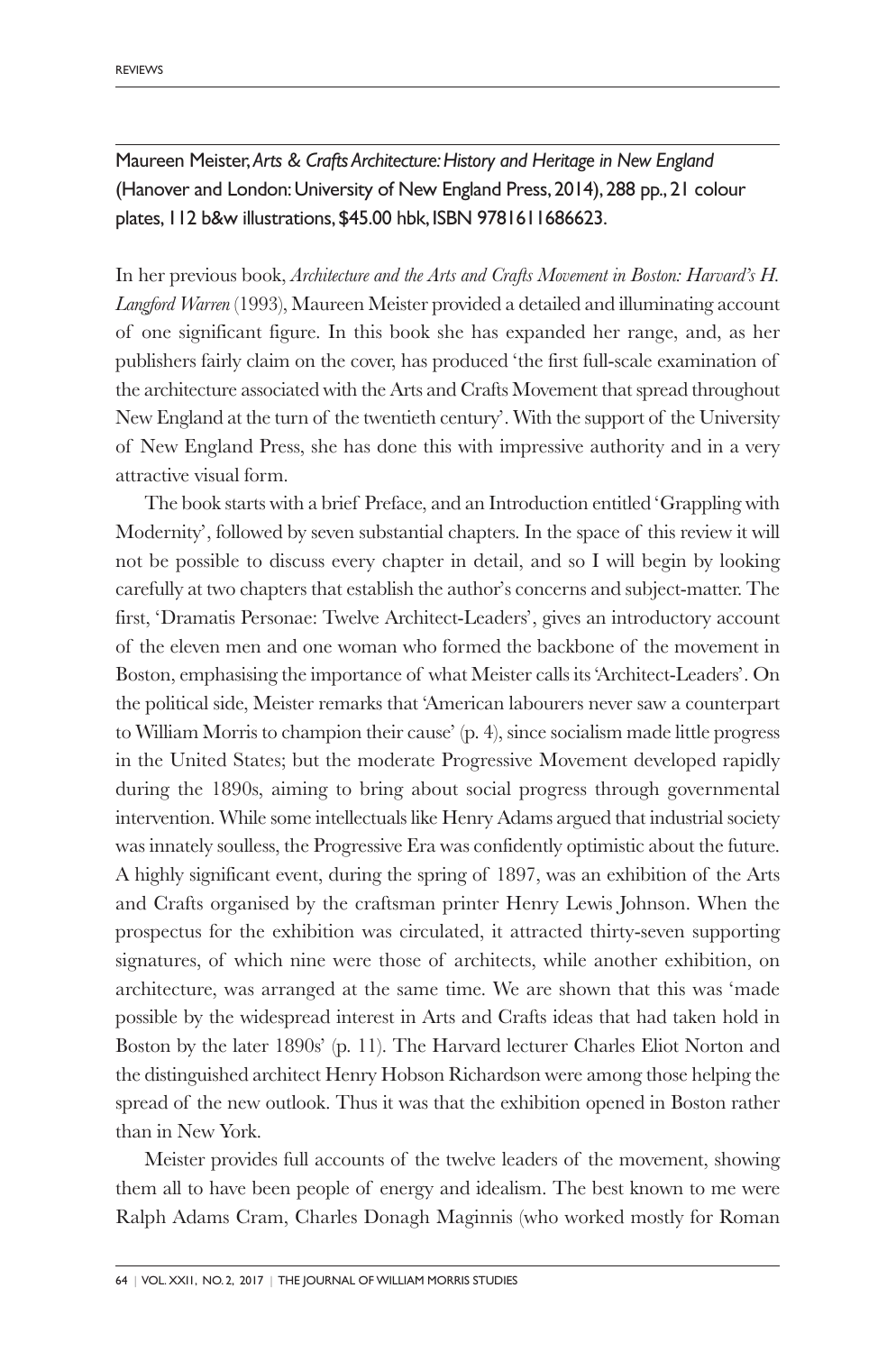Catholic clients) and Richard Clipton Sturgis, but we are shown that all twelve, including the remarkable woman Lois Lilley Howe, made substantial contributions. In her discussion of George Edward Barton, Meister reveals that while in England Barton became friendly with Sydney Cockerell, and on returning to America helped to put Boston Public Library in touch with him. After Morris's death, Cockerell acted as an agent for the library, purchasing for it several medieval manuscripts, two of which had belonged to Morris (p. 17). The second chapter, 'Arts and Crafts Advocates, Arts and Crafts Architects', gives a succinct account of the development of the movement in Britain, paying due respect to Ruskin and Morris, and drawing attention to buildings by Pugin, Webb, Butterfield, Norman Shaw, Bodley, Lethaby and Voysey. We then hear of the movement's crossing the Atlantic, and attention is drawn to buildings by Bryant and Gilman, Peter Bonnet Wight, H.H. Richardson, Gustav Stickley, Frank Lloyd Wright, Greene & Greene and Irving Gill, whose 1914-16 Dodge House in West Hollywood, with its emphatic 'simplicity' of style, seems in the illustration to bring us surprisingly near to Modernism (pp. 62-63).

The third chapter, with the inelegant title 'An Intellectual Stew: Emerson, Norton, Brandeis', considers three of the principal intellectual influences on the movement. The transcendentalist philosopher Ralph Waldo Emerson (1803-82) was of an older generation, but his ideas continued to be respected, and the editors of the Arts and Crafts magazine *Handicraft* several times quoted his views as authoritative in the early twentieth century. One from his essay 'Art' offers a succinct version of an idea we would associate with Ruskin and Morris: '[b]eauty must come back to the useful arts, and the distinction between the fine and the useful arts be forgotten' (p. 67). But Emerson was far more optimistic than they were about contemporary civilisation, asking the question in his 'Progress of Culture': '[w]ho does not prefer the age of steel, of gold, of coal, petroleum, cotton, steam, electricity, and the spectroscope? All this activity has added to the value of life, and to the scope of the intellect' (p. 71). This confident American spirit evidently appealed to the editors of *Handicraft*, as did his suggestion that those living in New England should build from 'the climate, the soil, the length of the day, the wants of the people' (p. 69).

The second figure considered is Charles Eliot Norton, the educationalist and correspondent of Ruskin and Morris. His recorded remarks about Morris will interest readers. In an 1868 letter to Ruskin, he called Morris a 'man of practical affairs, with the fine perceptions and quick fancy of the poet […] so little of a prig'. But writing in 1899, after Morris's death, Norton was more critical, remarking – not unreasonably – that Morris was a man of Northern Europe, who failed to appreciate 'all Italy affords' (p. 75). Norton, a Dante scholar and enthusiast for Italian architecture, called on Boston architects to take inspiration from the Renaissance (*ibid.*). One learns that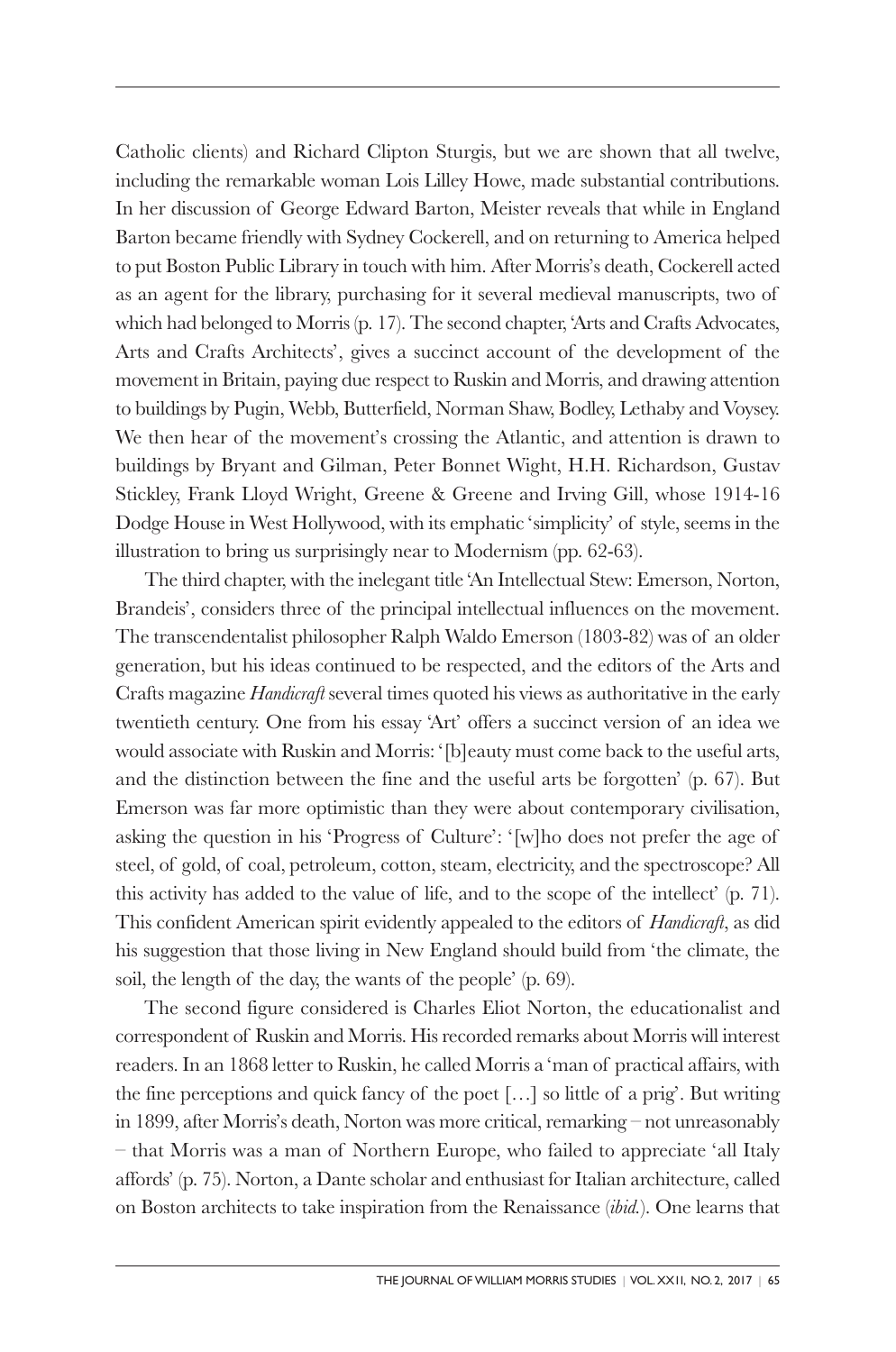by 1898 Norton had refined his idea of simplicity in a way that led him to criticise the books produced by Morris at the Kelmscott Press, for what Meister calls 'their heavy, dark typeface and borders based on medieval manuscripts'. Far preferable were the books of fifteenth-century Venice, described by Norton as 'simple, easy to read, and adorned with initial letters elegant in design'. Apparently the printer Daniel Berkeley Updike, with whom Norton co-operated, unsuccessfully, in trying to persuade Harvard to establish a university press, had adopted a lighter typographical manner, which appealed to Norton (p. 82).

The range of Meister's thinking is shown in her choice of the third important figure, the corporate lawyer and prominent citizen of Boston, Louis Dembitz Brandeis. Brandeis was a practical man, deeply committed to the Law School at Harvard, who assisted the Boston Society of Architects when it needed legal advice. He supported many good causes, particularly in the educational sphere, and was appointed to the Supreme Court of the United States in 1916. In this context, Meister remarks that 'Boston's professionals', like Brandeis, were concerned for the workers, but that 'their sympathies were tempered by their inclinations as businessmen'. In 1903 the matter came to a head when Arthur Astor Carey, the second president of the Society of Arts and Crafts, attempted to get the Society to take a Morrisian position, but was thwarted, and resigned; his successor, Warren, believed that the strength of the Society lay in 'keeping those questions entirely out of our midst' and concentrating on the training of craftsmen (pp. 89-90).

The later chapters are organised chronologically, and offer a detailed account of the events of the later nineteenth and early twentieth centuries. Under the heading 'An Arts and Crafts Movement Emerges in New England' we are told, about Richardson's friendship with Morris, that he 'decorated his office with Morris textiles and promoted the use of Morris's fabrics and wallpapers in many of his projects', while in 1882 Catharine Lorillard Wolfe commissioned Peabody and Stearns to build her huge Newport seaside 'cottage', Vinland, with its decoration including stainedglass windows by Burne-Jones and Walter Crane: 'Vinland's decoration was widely publicised and presented compelling possibilities for the Arts and Crafts movement in New England' (p. 99). We also learn that in his lectures at Harvard, H. Langford Warren referred his students to the windows by Morris and Burne-Jones installed in 1882 in Boston's Trinity Church. The next two chapters, 'Looking Backward: From Romanesque to Gothic Revival' and 'Looking Backward: Colonial Revival as Arts and Crafts', survey the historical traditions which inspired the movement. The latter includes a section on 'Preserving Architectural Monuments', which draws attention to the devotion of the movement to 'the cause of preservation' (p. 177); reference is made to C.R. Ashbee, who had visited America in 1900 to draw attention to the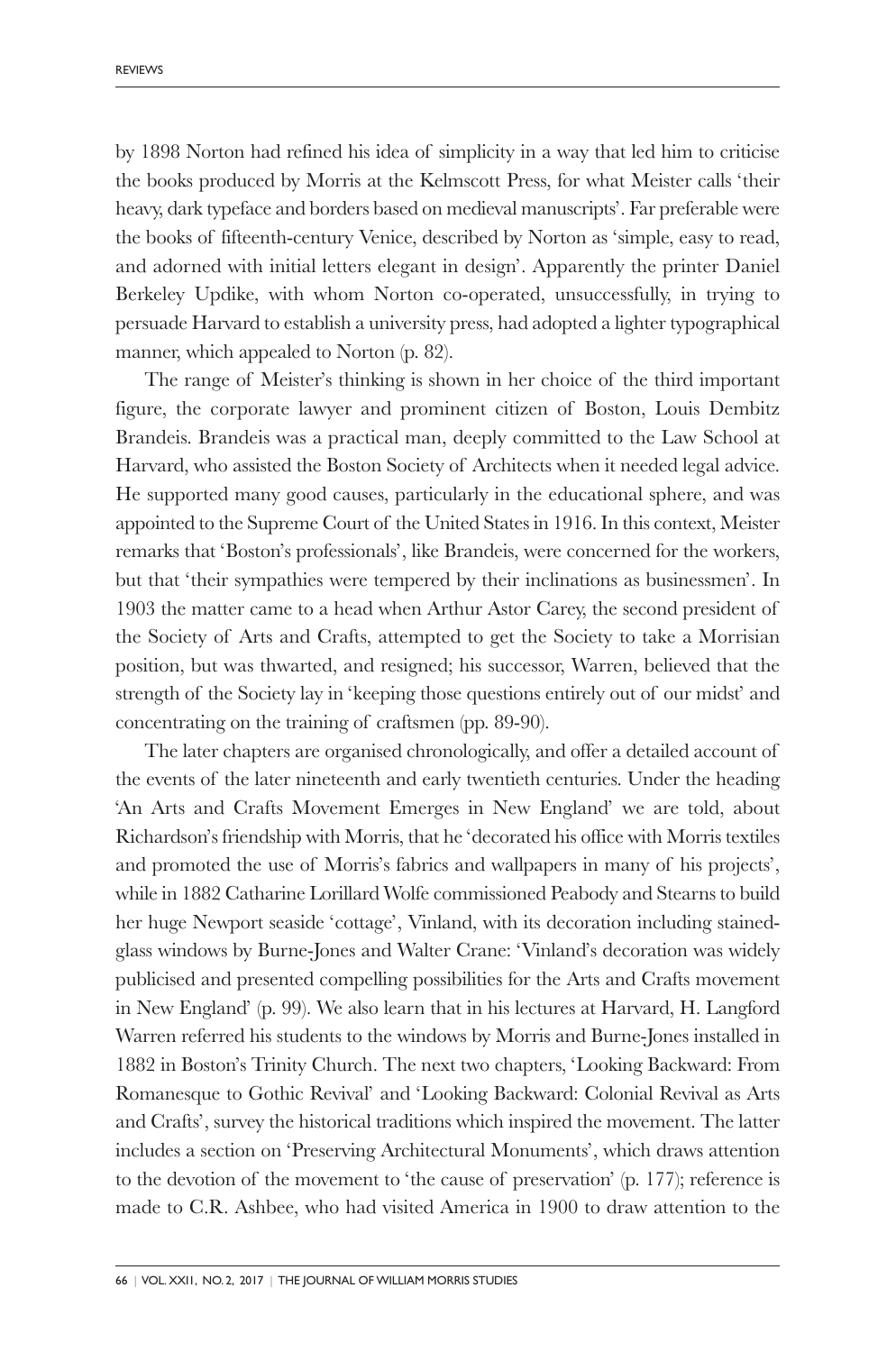National Trust, founded in Britain in 1895, but, surprisingly, not to the SPAB. SPAB is mentioned favourably elsewhere, in relation to Morris (p. 41), to the Boston Society of Architects (p. 113), and to its 'galvanizing' influence in the Boston area from the 1880s (p. 170). The 'Looking Backwards' that appears in these chapter titles does not refer to Edward Bellamy's 1888 book of that name that so exasperated Morris.

In the substantial Chapter Seven, 'Looking Forward: Building for the Twentieth Century', Meister draws attention to the achievement of the movement in the first part of the twentieth century, bringing out the contrast between Boston, consolidating its claims to be the intellectual capital of the country, with those of New York to be its commercial capital, and the effects of this contrast on architecture. She argues that, while the work of the Arts and Crafts architects differed markedly from that of the Prairie School architects like Frank Lloyd Wright, and the Californians like the Greene brothers and Irving Gill, they shared a desire for simplicity, in 'reducing their designs to fundamental shapes' (p. 189) – though to term this 'A Reductive Approach' seems to me too negative. Attention is drawn to the flourishing of the Shingle Style in New England during the 1880s, and to the fact that the architects, while committed to quality craftsmanship, were happy to employ new building materials like stucco, concrete and steel (p. 193). Meister produces examples of varied work using all these materials, including the cast stone produced by the Economy Manufacturing Company of New Haven, Connecticut. In the section 'Modern Demands, Modern Solutions', we are made aware of the architects' concern to respond to modern needs, including those of churches now needing uninterrupted views of both altar and pulpit (p. 199). As far as housing was concerned, practicality was valued; Lois Lilley Howe is mentioned here as being particularly concerned about kitchens and pantries. At the same time, town halls and public schools proliferated, while several new building types emerged in the new century: apartments, private clubs for both men and women, garages, subways, gymnasia, public libraries, hospitals and veterinary buildings, bathhouses and social centres for the urban poor, wartime housing for workers and, at the other end of the social scale, places where altruistic individuals could meet and plan their philanthropic activities. The method was reform through legal processes, with cases argued in the courts over such issues as the height of city buildings. Meister concludes positively that '[w]ith an Arts and Crafts orientation, infused by the spirit of Progressive Era New England, the architects were crusaders' (p. 220).

The book ends with a short 'Epilogue: Confronting Modernism'. Meister tells us that she finds it difficult to establish an accurate measure of the architects' influence in New England, but is certain that it was pervasive and extended beyond the state. By the late 1920s the impact of Modernism had become increasingly felt. In 1929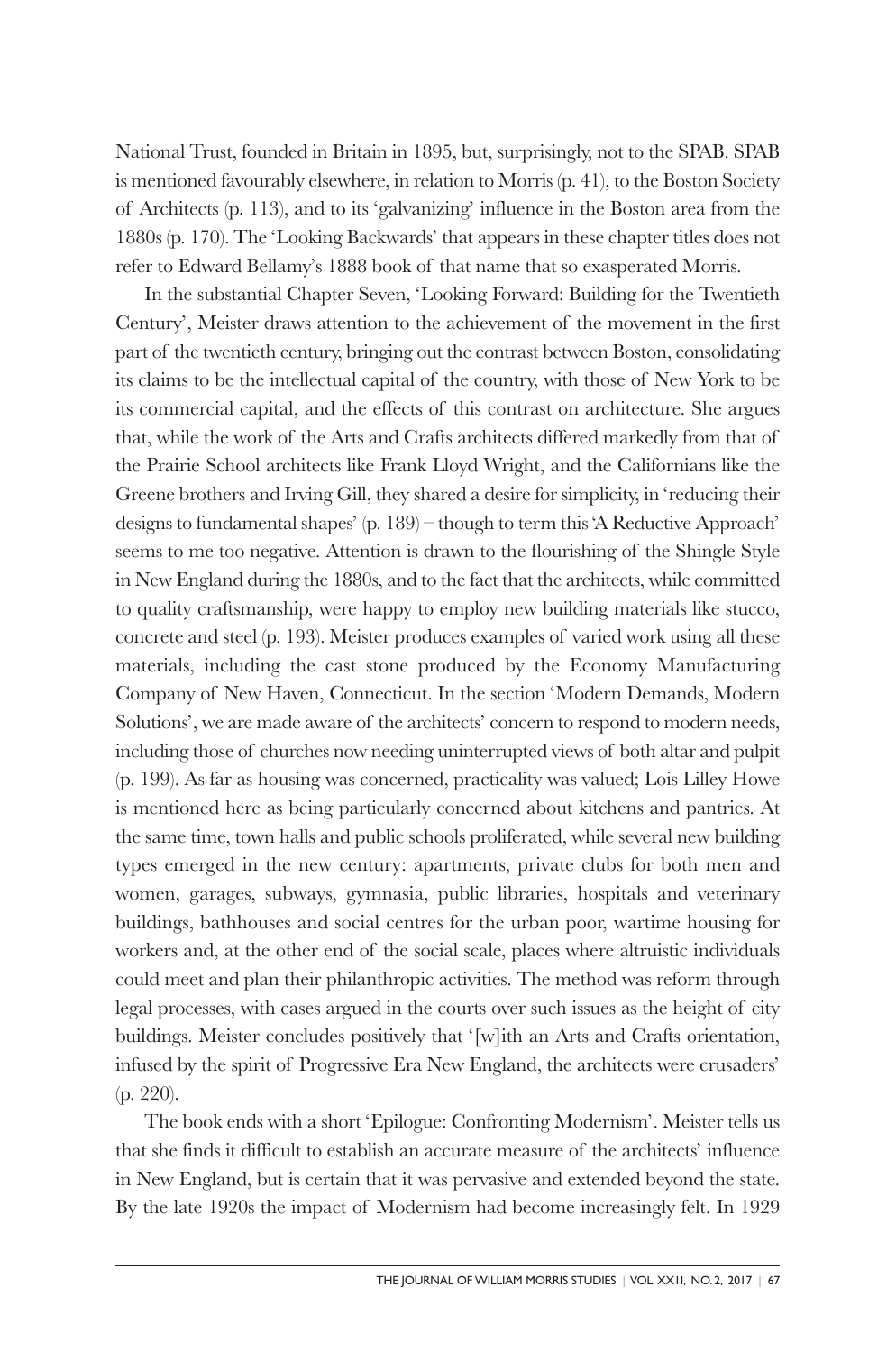Ralph Adams Cram wrote an article for *House Beautiful* entitled 'Will This Modernism Last?' in which he drew attention to what he saw as the distortions and artificiality of Modernism, though finding some positive qualities in it. In his autobiography in 1936 he devoted a chapter to the topic, taking exception to the 'horrid forms' he found in it, and particularly criticising the apartment houses of Le Corbusier (p. 223). The situation was such that in the autumn of 1930 the Boston Society of Architects organised a conference on 'The Influence of Modern Architecture on the Position of the Historic Craftsman', at which several of the older architects defended the Arts and Crafts tradition, but others declared it to be no longer relevant. By the 1940s only Howe, Maginnis, Putnam and Sturgis were alive to see the triumph of the International Style. In 1945 Maginnis – whose 1920 house at Brookline, Massachusetts, appears attractively both as Plate 8 and on the book's cover – spoke out against the lack of beauty in modernist architecture, while in 1950 and 1951 Sturgis wrote letters condemning the new buildings at Harvard, including Gropius's Graduate Centre. By this time the movement was over, but its accomplishment had been remarkable. Meister concludes her book with an enthusiastic account and fullpage illustration of the Perkins School for the Blind in Watertown, Massachusetts, 1909-12 by R. Clipston Sturgis, aptly chosen to represent the best qualities of the architecture she has been discussing: '[s]imple and sincere: the buildings at the Perkins School assert the optimism of the Arts and Crafts architects, their craftsmen collaborators, and their fellow advocates who lived and labored in New England in the Progressive Era' (p. 229). The building is also shown as one of the Colour Plates (Plate 5), where we also see vivid evidence of the high quality of the craftsmanship of the stained-glass artists Charles Cormick, Donald MacDonald and Harry Goodhue, the wood carving of Johannes Kirchmayer and Hugh Cairns, and the ironwork of Samuel Yellin.

In her Preface, Meister shows the breadth of her interests, when she mentions that she has long been 'awed by New England's factories and their histories'. These buildings, 'places of misery', represent one of the 'many topics I have not pursued in providing a context for this study' (p. xiii). One wonders what area Meister may now be investigating, confident, in the light of the book reviewed here, that whatever it may be, it will be thoroughly and intelligently explored.

#### **Peter Faulkner**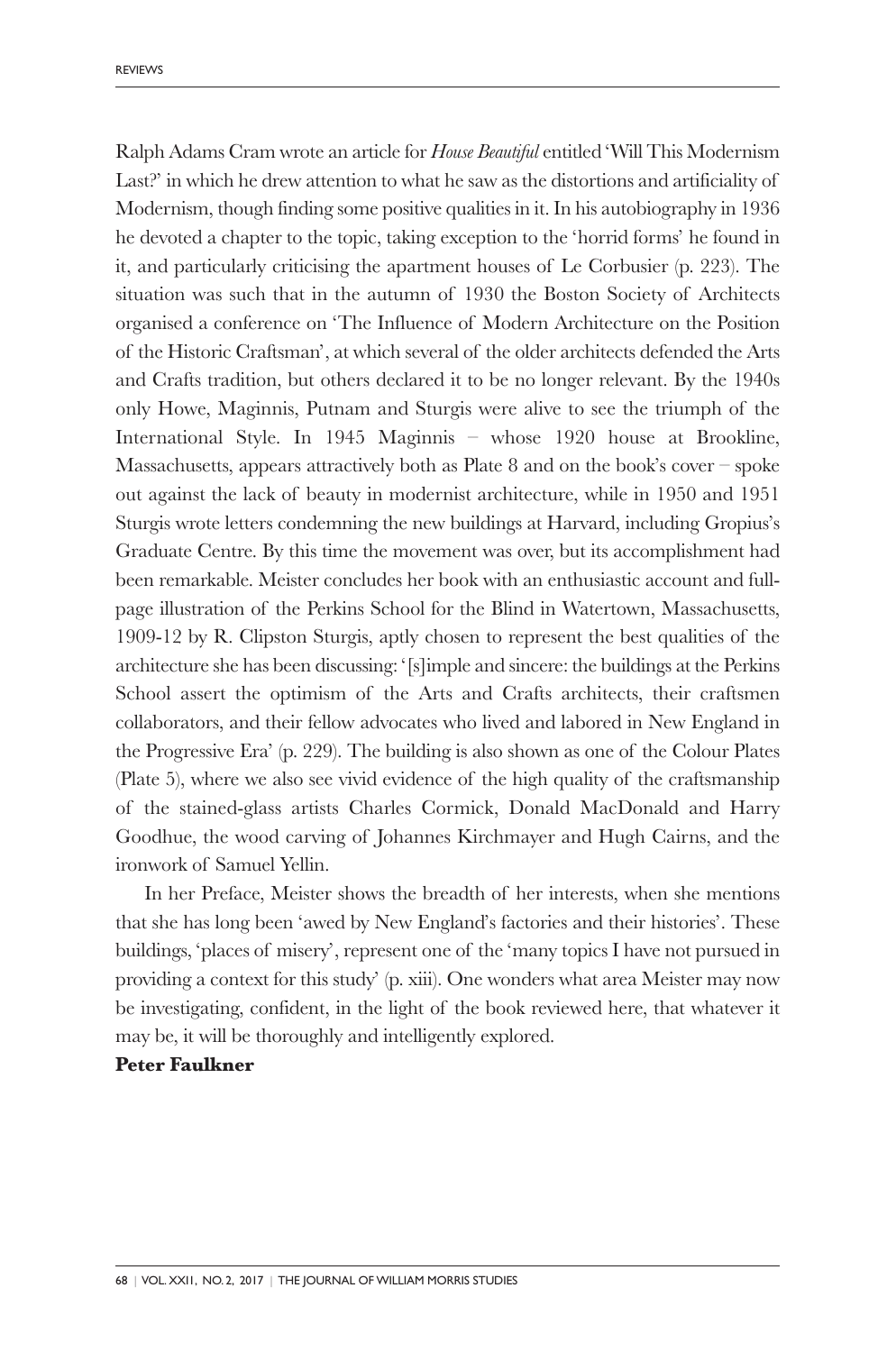Ruth Kinna,*Kropotkin:Reviewing the Classical AnarchistTradition* (Edinburgh: Edinburgh University Press, 2016), v + 266 pp.,£70.00 hbk, ISBN 9780748642298.

Kropotkin was born a Russian prince, but in 1871, not yet thirty, he broke with the established order and joined the revolutionary movement. By that time service in the Tsarist army and ensuing exploratory journeys in Siberia had led to his becoming a geographical thinker with an international reputation for hypotheses concerning Asian glaciation, desiccation and orography. His gravestone in Moscow's Novedevichiy cemetery, making no mention of his politics, describes him solely as a 'Distinguished Scientific Traveller'.

Kropotkin's membership of the Tchaikovsky Circle resulted in imprisonment in the Peter and Paul Fortress, followed by escape from a lesser St Petersburg prison in 1876 to Western Europe. Already a confirmed anarchist he spent a decade as an agitator in Switzerland and France, yet after release from a lengthy French sentence he sought sanctuary in liberal Britain, where he remained until his return to Russia on the outbreak of the February Revolution.

It was Switzerland which launched his voluminous political journalism and his first book, assembled in 1885 during his French imprisonment by a fellow anarchist geographer Elisée Reclus, was actually a selection of articles written for *Le Révolté* of Geneva. *Paroles d'un Révolté* was, remarkably, not translated into English until asrecently as 1992, and one of the many revelations of Ruth Kinna's study is the quality of these early anarchist articles from which she quotes extensively.

In Britain, living in or around London – Harrow, Acton, Bromley, Brighton – Kropotkin conducted a dual career for forty years as an anarchist, participating in the founding of the long-running monthly *Freedom* on his arrival in 1886, and as a man of science. He continued to write profusely for the press of the international anarchist movement: as the principal exponent of anarchist communism, it was a politics associated with his name which supplanted both the mutualism of Proudhon and the French trade-union movement and the collectivism of Bakunin and the First International federalists. By the turn of the century, though, anarchist communism was being pushed aside with the emergence of syndicalism in France.

Alongside his agitational journalism and many pamphlets, Kropotkin wrote books admired outside the anarchist world. In his great *Mutual Aid* of 1902 he expanded Darwinian theory – contra Thomas Henry Huxley and Herbert Spencer – to demonstrate that the struggle for survival did not take place so much within species as between species. Those species which exhibited the most cooperation and mutual aid were the most successful, and the same, he showed, applied equally to human groups and societies.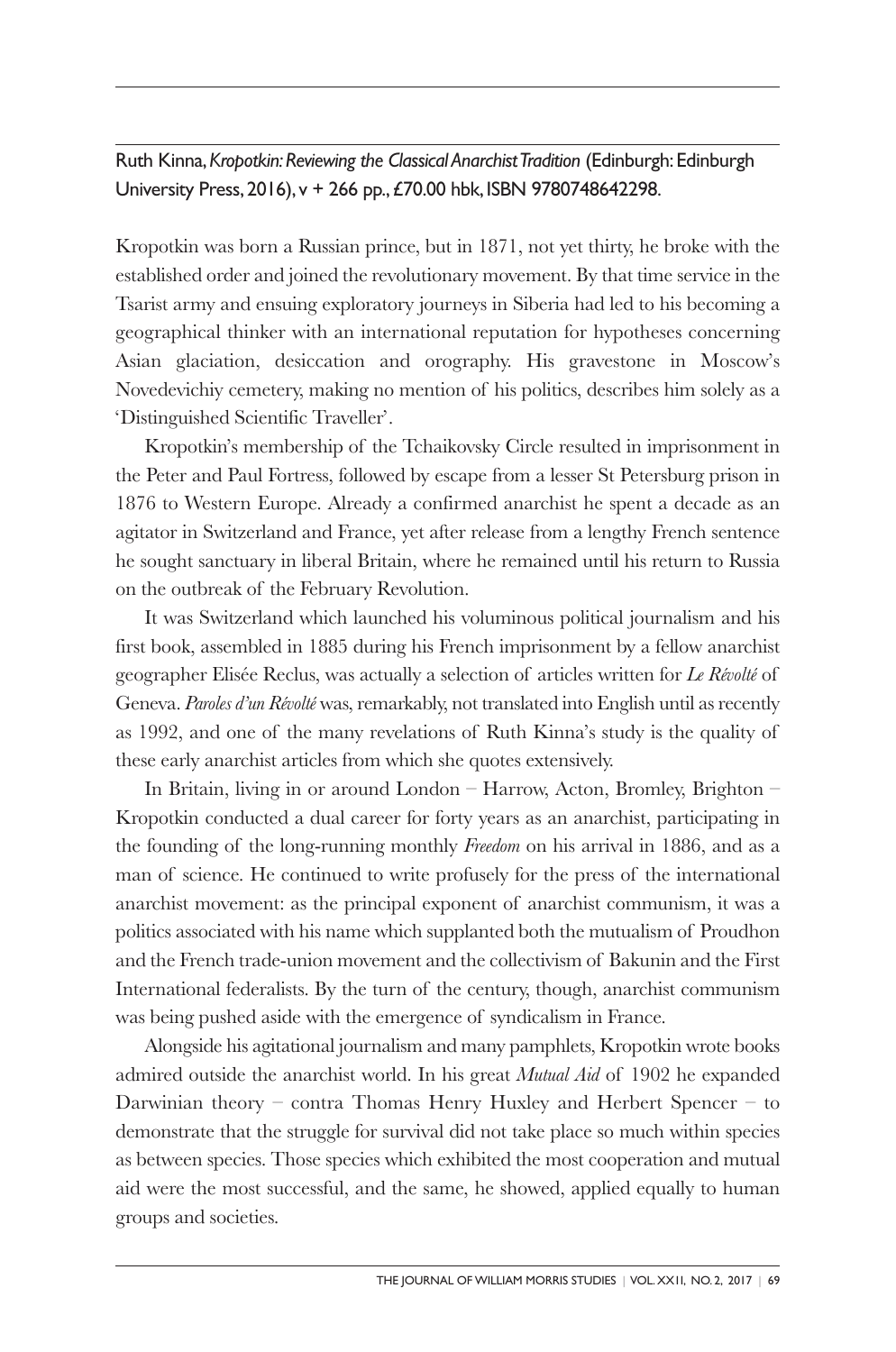Rejecting the division of labour, he was a forceful advocate of integral economics: the combination of manual and mental labour – which he practised in his own life as not only a writer and thinker but a carpenter and gardener – and, while not eschewing trade, regional self-sufficiency. He argued that the agglomeration of small units of production in ever larger factories co-existed with the continuance of workshops, which he presciently anticipated would flourish with displacement of steam-power by electricity. This early vision of 'small is beautiful' was completed by his conviction that market gardens were fundamental to agricultural productivity. These are the themes of *Fields, Factories and Workshops* (1898), another major work.

The interest in Kropotkin's life and originality of his thought are obvious, and it is baffling that so little has been written about him. Perhaps what daunts is his prodigious polymathy, ranging across politics, philosophy, geography, biology, zoology, history and literature. There are only two fully researched biographies: George Woodcock and Ivan Avakumović, *The Anarchist Prince* (1950), and Martin A. Miller, *Kropotkin* (1976). It is an oddity of Kinna's book that, although she very frequently cites *The Anarchist Prince* in the notes, usually it is Woodcock alone she mentions in the text. This is unfair. Avakumović was certainly the junior partner, fourteen years younger than Woodcock – the two men had met in the bookshop of Freedom Press – but as a Serbian émigré it was he who was the reader of Russian and, studying at Rugby School and the Universities of Cambridge, London and Oxford, the trained historian. He was later to collaborate again with Woodcock on *The Doukhobors*, but became a respected academic at the University of British Columbia, producing singleauthored histories of the Communist Party of Yugoslavia and both Canadian communism and Canadian socialism. He died as recently as 2013.

Morris and Kropotkin admired and liked one another and their families were on visiting terms. Kinna probably goes too far in describing Morris as 'anarchist-friendly' (p. 128) since the anarchists of the Socialist League caused him much grievance, and – despite the proximity of his anti-parliamentary, libertarian socialism to anarchism – he was never any anarchist. Kinna's first book was the fine *William Morris: The Art of Socialism*, and she is of course a member of the advisory board of this *Journal*; yet there are no more than half-a-dozen references, all slight, to Morris in her *Kropotkin*, and it is definitely not for those readers only interested in Morris.

The competition is admittedly limited, but Kinna's new book is one of the best things written about Kropotkin, based on a deeply impressive mastery of the full range of his œuvre, including numerous articles as well as manuscript sources in English and French (although not Russian). I regret that she has confined this within a straitjacket of academicism, aiming to refute his appropriation by 'classical anarchism', 'new anarchism' (of the 1960s) and the murky theorising of the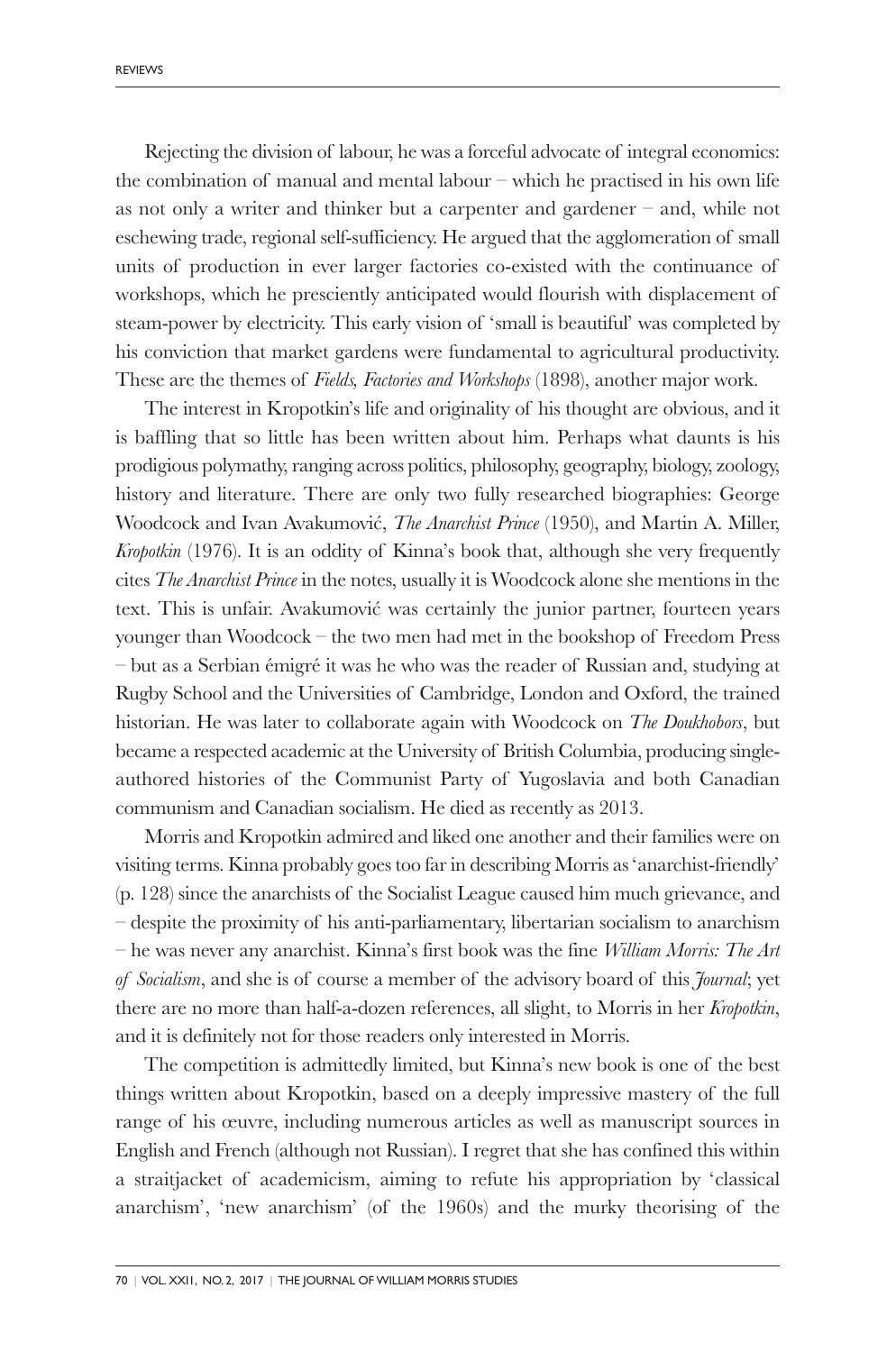pretentious 'post-anarchism' (which is still anarchist in spite of its self-description). She quotes Kropotkin's approbation of Bakunin because his work contained 'for the thinking reader, more political thought, and more philosophical comprehension of history, than heaps of university and state socialist treatises, in which the absence of deep thought is concealed under foggy dialectics' (p. 109). It is regrettable that she did not apply this insight to her own work.

These reservations apply principally to the introductory Part 1. The excellent Part 2, 'Coming Out of Russia', explores Kropotkin's Russian origins by examining first his intellectual formation by Populism (which she resolutely names 'nihilism' throughout) and then the centrality to his thinking of his conception of and work within the discipline of geography. This latter seems an obvious approach yet has been neglected by previous writers. He knew and got on well with Oxford's influential Halford Mackinder, but whereas Mackinder's geography was statist and nationalistic – a geography attuned to the New Imperialism of the 1880s and 1890s – Kropotkin approached the issues quite differently. The premise of his 'anti-statecraft', Kinna explains, was that 'the tendency towards the development of large political units was detrimental to human well-being […]. He outlined a history of domination that, by means of conquest, targeted assassination and trickery […] drew groups of people into the orbit of controlling factions' (p. 93).

The concluding Part 3, 'Revolution and Evolution', stitches in the French Revolution (of which Kropotkin wrote a history), utopian thinking, anarchist communism, Darwinism, anarchist ethics, syndicalism and finally World War One. In 1914 anarchists were astonished when Kropotkin came out in support of the Entente powers, Britain, France and Russia, in opposition to Germany and Austria-Hungary. In tracing the long-standing causes of this apparently paradoxical stance, Kinna is less original than she seems to think – Woodcock and Avakumović also provide a subtle treatment – but is indubitably stimulating and learned. Kropotkin esteemed the legacy of 'the Great French Revolution', as he called it, and had come to believe that the Third Republic (despite its imprisonment of him in 1883) was an exceptionally advanced state which it was necessary to defend against German barbarism. No advocate of 'revolutionary defeatism', he dreaded the prospect of Russia losing the conflict with Germany. But Kinna argues that 'the key factor' in explaining his stance was the manner in which German social democracy had diverted proletarian energies into reformism and statism (p. 177).

In Parts 2 and 3 Kropotkin is stripped of his reputation as a conventional and fairly fusty theorist, and revealed as much more various and relevant than one had lazily thought. He emerges as fresh, poetic, challenging and responsive to change. For example, in *Wars and Capitalism*, a Freedom Press pamphlet of 1914, he astonishes in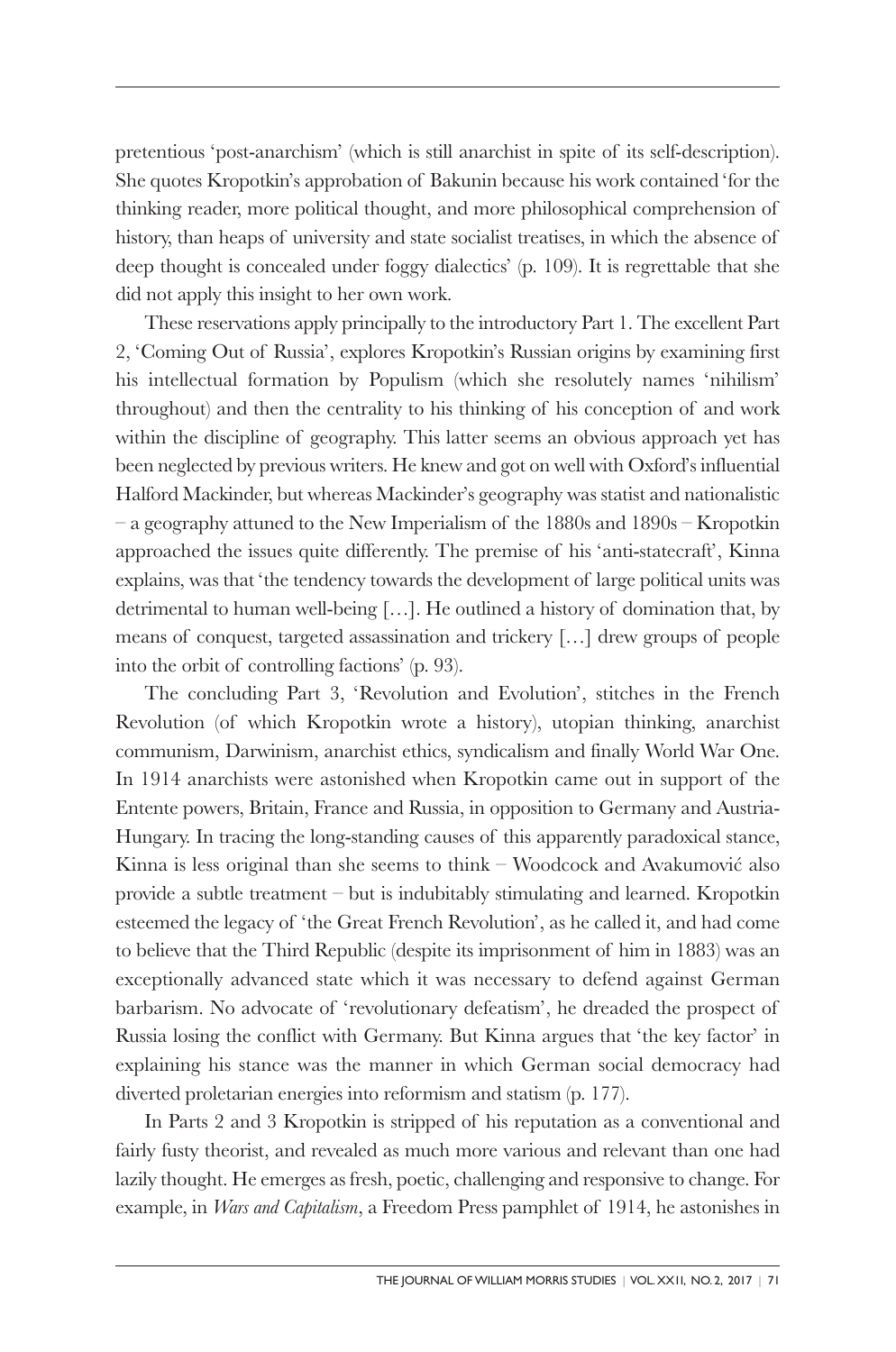foreseeing the brute realities of contemporary warfare. Wars 'no longer consist of a mere massacre of hundreds and thousands of men in a few great battles'. Instead they are 'fought on a front […] of thirty-five to forty miles', with soldiers being fired on by 'several hundred pieces of ordnance' that would obliterate the landscape and drive them 'to madness'. In trench warfare they would hurl 'hand-grenades' and guncotton at each other, and then confront successive waves of 'attacking columns', compelling them to engage in hand-to hand combat (p. 181).

Ruth Kinna has written an invigorating study, persuasive in its establishment of Kropotkin as a multi-faceted and original thinker, remarkably like Morris himself in not being limited to the nineteenth century but with a great deal to offer the twentyfirst.

#### **David Goodway**

Sheila Rowbotham,*Rebel Crossings:NewWomen, Free Lovers, and Radicals in Britain and America* (London:Verso, 2016), 502 pp.,£25.00 hbk, ISBN 9781784785888.

With *Rebel Crossings*, Sheila Rowbotham, a celebrated historian of feminism and socialism, has produced a sort of *Rosencrantz and Guildenstern Are Dead* of late nineteenthand early twentieth-century radicalism in Great Britain and the United States. Just as in Tom Stoppard's play, in which hitherto minor characters occupy centre stage while more familiar dramatis personae briefly pass through, *Rebel Crossings* focuses on the complicated lives and multifarious political activities of six little-known figures who read, discussed and occasionally interacted with the radical luminaries of their era, including Edward Carpenter, Eleanor Marx, Emma Goldman and William Morris. Like an optical illusionist, Rowbotham reverses field and figure; the result is illuminating even for experts in the historiography of British and American radicalism.

The *Rebel* in Rowbotham's title is obvious enough; *Crossings* signals her transatlantic approach. Five of the book's six central figures are Britons who emigrated to the United States. Among its many accomplishments, *Rebel Crossings* powerfully demonstrates the value of transnational approaches to the history of this era. Helena Born (1860-1901), raised in Bristol, was radicalised by reading American poet Walt Whitman. When she, along with Bristol friend Miriam Daniell (1861-1894) and Miriam's lover Robert Allan Nicol (1868-1956), emigrated to the United States in 1890, they settled in Cambridge, Massachusetts in large part because of its proximity to Concord, home of Emerson and Thoreau. William Bailie (1866-1957), an Irishman living in Manchester, also emigrated to the United States, where he gained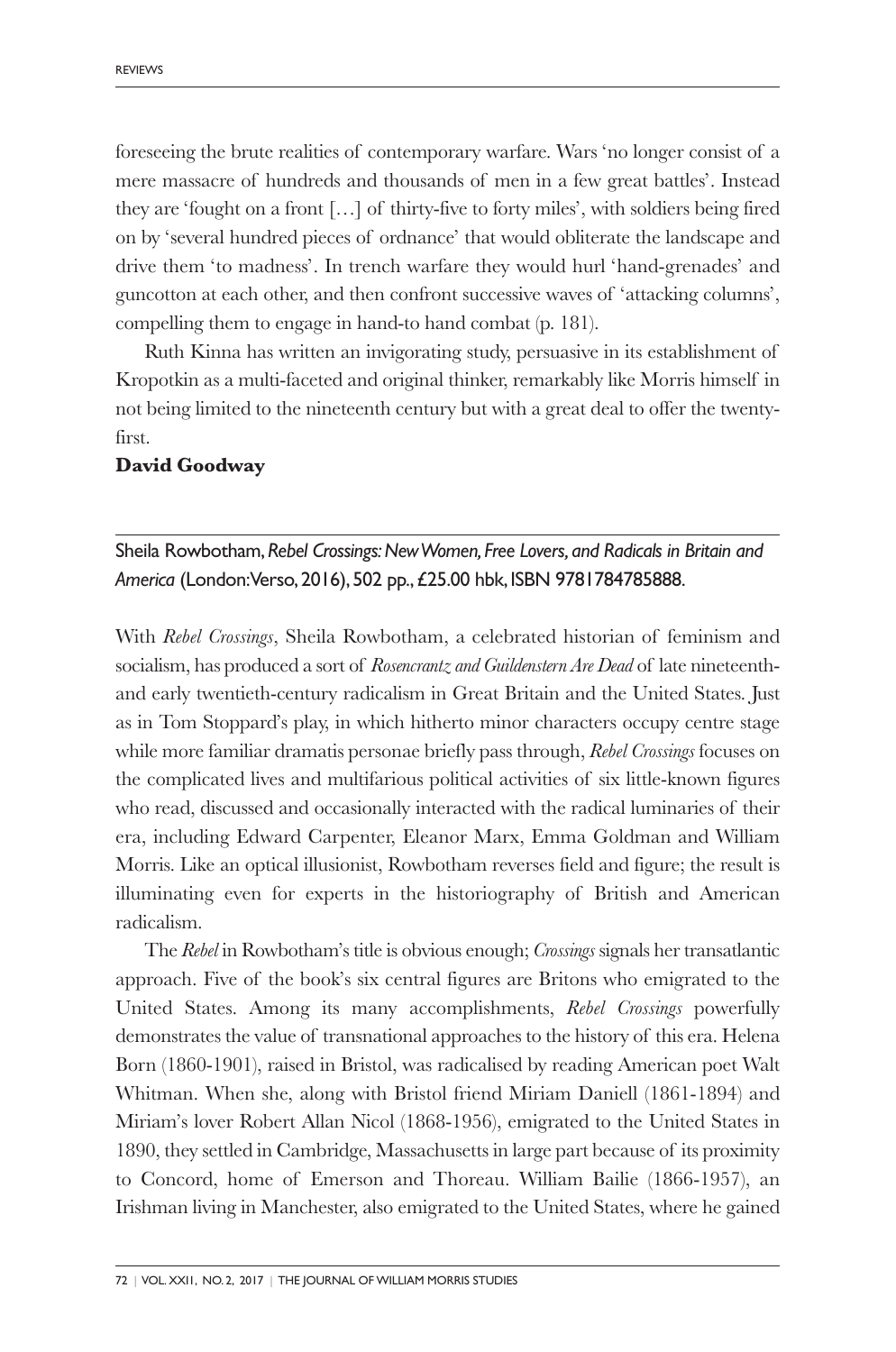attention as biographer of the American anarchist Josiah Warren. Gertrude Dix (1867-1950), who gained prominence in England as author of the New Woman novel *The Image Breakers* (1900), won even more readers after she moved to California, married the afore-mentioned Robert Nicol, and began publishing short stories about the American West. The youngest of Rowbotham's central characters, Boston native Helen Tufts (1874-1962), was shaped by her friendship with British radical Helena Born. After her friend's early death, Tufts married Born's lover William Bailie, an acquaintance and admirer of William Morris; in the evenings, the two would read aloud from Morris's *Sigurd the Volsung*.

*Crossings* signifies transatlanticism, but it also suggests Rowbotham's other major theme, the mixed nature of her protagonists' politics. As she notes, all six came of political age before the split between socialism and anarchism was complete. Their careers reveal the era's creative tensions between collectivism and solidarity on the one hand and individualism on the other. Moreover, in their personal lives they 'struggled […] to balance altruistic service and egoism, union and personal desire' (p. 6), and strove awkwardly to unite 'liberty, love and solidarity' (p. 7). Rowbotham's emphasis on the era's political crossings complements Anna Vaninskaya's analysis in *William Morris and the Idea of Community* (2010) of the socialist 'hybridity' of this period, as well as Terry Eagleton's witty observation that fin-de-siècle intellectuals 'blend[ed] belief systems with staggering nonchalance, blithely confident of some invisible omega point at which […] Emerson lies down with Engels'. Rowbotham's analysis builds, most of all, on her magisterial 2008 biography of Edward Carpenter, promoter of the 'Larger Socialism' – a fluid, eclectic combination of politics, culture and spirituality. Even William Morris, a far more orthodox Marxist than Carpenter, combined economic and religious perspectives, insisting that 'the foundation of Socialism […] is economical […]. But this economical aim […] must be accompanied by an ethical or religious sense of the responsibility of each man to each and all of his fellows'.

One of the pleasures of Rowbotham's study is her demonstration of her subjects' easy crossings between political, cultural and spiritual movements. Helena Born, for example, worked with socialists and anarchists, attended rallies for both Eugene Debs and William Jennings Bryan, and was active in the anti-imperialist and women's suffrage movements. She published essays in a Social Democratic Federation journal and in the Whitmanite *Conservator*, where she argued that Walt Whitman's ideal democracy embraced 'Socialism, Individualism, Communism, Anarchism, Egoism, Mysticism, Universal Brotherhood, Idealism, Sex Reform, Evolution, Revolution, etc.' (pp. 247-48). Rowbotham notes that the causes embraced by her figures included 'feminism, secularism, socialism, anarchism, mysticism, mycology, free love, health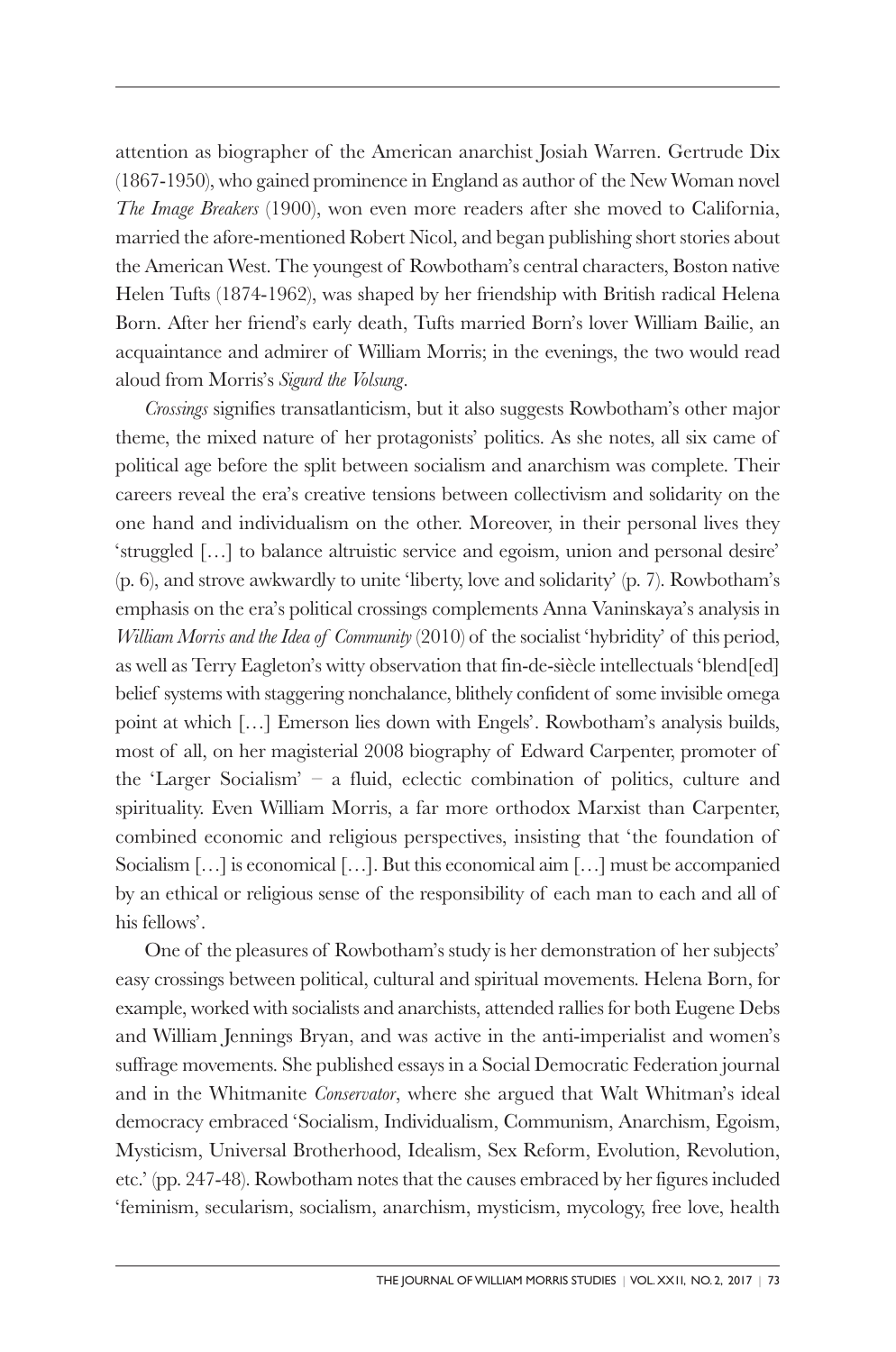foods, sex psychology and rational dress' (p. 5).

*Rebel Crossings* begins in Bristol, where Helena Born and Miriam Daniell lived in middle-class comfort. The two young women met in 1888 through the Bristol Women's Liberal Association, and quickly discovered their shared interests in advanced writers: Thoreau, Whitman, Ruskin, Carpenter and Morris. The next year Miriam visited Edinburgh, where she met Robert Nicol, seven years her junior, who was active in the Edinburgh University Socialist Society. The two became lovers. Daniell, who at nineteen had married a Bristol solicitor, somehow convinced her husband to allow Nicol to move into their home. Rowbotham speculates on his consternation at finding his house 'unpleasantly cluttered by an arrogant and beautiful boy' (p. 50).

Daniell soon separated from her husband, and she and Nicol set up housekeeping with Born. The three young people became trade union activists and members of the Bristol Socialist Society. They combined their defence of workers' rights with advocacy for women, seeing the two causes as inextricable. Daniell and Nicol wrote a pamphlet, *The New Trade Unionism*, that attempted to marry political and personal transformation, celebrating 'the greatest Union of all – the union of the Souls of Mankind in a perfect Love, out of which will emanate perfect and eternal Peace' (p. 80).

All the while they dreamed of a pilgrimage to the land of Emerson, Thoreau and Whitman, and emigrated to Cambridge, Massachusetts during 1890. They soon discovered that the streets of greater Boston were not paved with Transcendentalist gold. They struggled to make a living in Cambridge, fled to New York for a period, then returned to Boston. Less than three years after their arrival in the United States, the Financial Panic of 1893 occurred, plunging the nation into its worst economic crisis prior to the Great Depression. One friend characterised their life in the United States as a romantic bohemian adventure: '[t]hey had all turned their backs upon conventional society and conventional living […]. There was much enthusiasm for ideas, much storm and stress, much material hardship, but it was all very beautiful' (p. 138). Another friend, however, took a more jaundiced view: '[t]heir coming to America was a reckless thing. They burned their bridges behind them; unused to poverty and hardship, they passed through the extremest kind of each. They always seemed to me like birds, flitting from one place to another' (p. 137).

In 1893 they abandoned the East Coast for a ranch in remote Placer County, California. The area had originally been settled by ranchers and miners, but during the 1890s it began to collect 'clusters of experimental lifers, seers, healers, mystics and bohemian misfits' (p. 145). In this atmosphere of 'rugged simplicity' (p. 144), Nicol corresponded with Edward Carpenter, asking him for copies of pamphlets by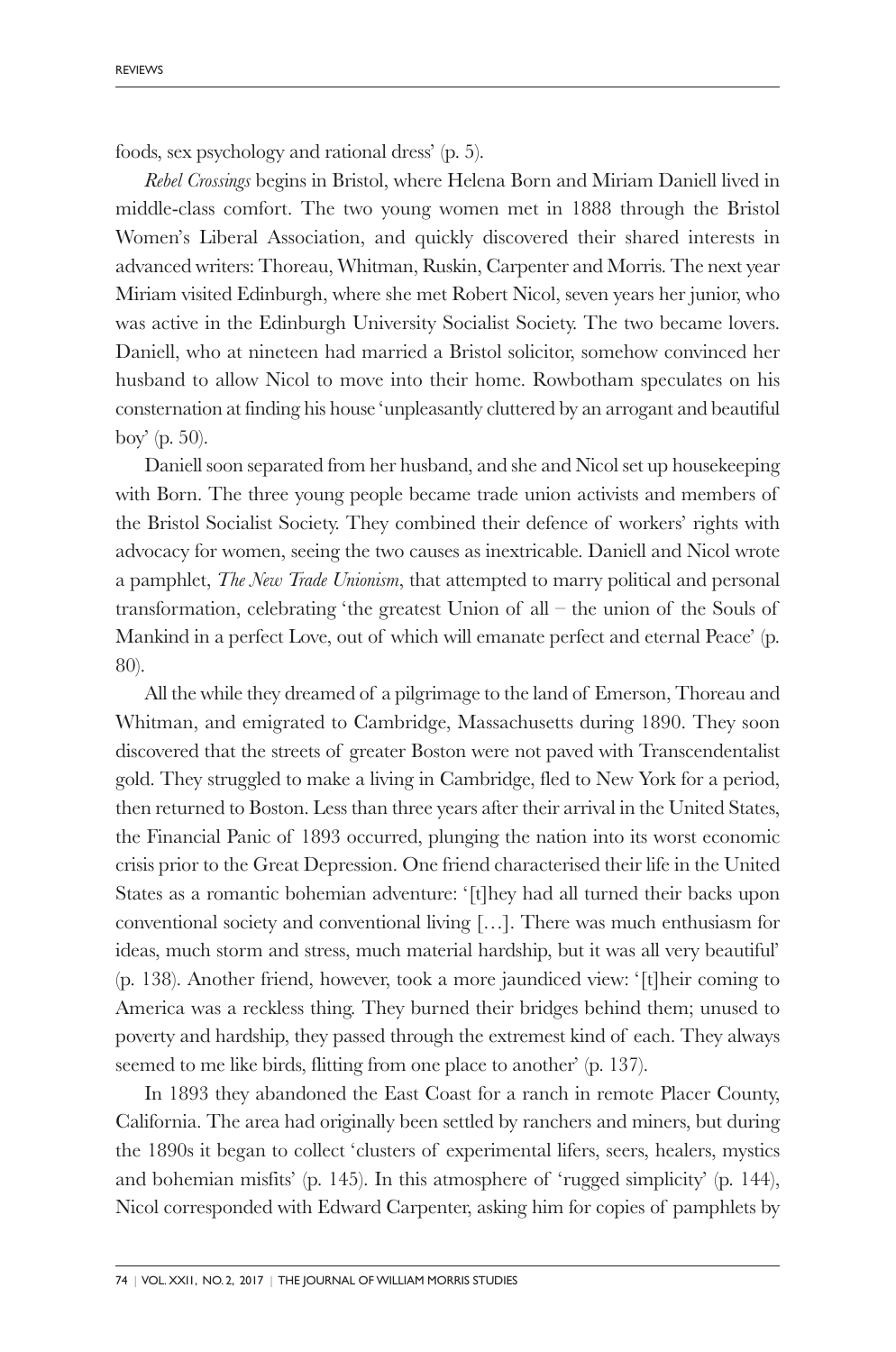Morris and Kropotkin to sell to the locals as well as patterns for the sandals popular in Carpenter's bohemian circle. Tragically, less than a year after their arrival, Miriam Daniell died at thirty-three, leaving behind the three-year-old daughter whom she and Nicol had named Sunrise.

Nicol remained in California after Daniell's death, but Helena Born returned to Boston, where she soon met William Bailie who, like Born, was associated with the Boston Anarchist Club led by Benjamin Tucker. The quietly remarkable Bailie, born into a working-class Belfast family, was apprenticed to a wicker workshop at age eleven. As a teenager, he discovered William Morris's socialist writings through the agency of a friendly Unitarian minister. Upon finishing his apprenticeship at eighteen, he moved to Manchester and quickly became immersed in the city's rich socialist culture as an activist in the SDF, the Socialist League and the Ancoats Brotherhood. Bailie helped arrange an 1889 Morris lecture in Manchester, and he treasured all his life the two brief but friendly letters Morris sent him on that occasion. Bailie also worked closely with John Trevor, the renegade Unitarian pastor who founded the Labour Church, a new religious movement uniting socialism and spirituality. Bailie fully embraced the millennial strain of socialism that was widespread in England's industrial North during the late 1880s. His principal fear was that the revolution would arrive before he and his colleagues had time to prepare the people for it.

Bailie enjoyed the heady atmosphere of socialist Manchester, but he found it difficult to support a family of five on his earnings as a basketmaker. Soon after his arrival in Manchester, the teenage Bailie had married another Irish immigrant and fathered three children in quick succession. In 1891 the Bailie family emigrated to Boston, where he established his own basket-making workshop while penning articles for Benjamin Tucker's anarchist *Liberty* magazine. Bailie met Helena Born after her return from California, and the two became lovers. Born gave him Edward Carpenter's radical, pro-feminist marriage manual *Love's Coming-of-Age* as a conduct book for their relationship, and her correspondence reveals that she considered Morris, Emerson and Whitman to be tutelary spirits of their love affair. The portraits of all three, she wrote to him from her temporary residence on a New Hampshire farm, were on her wall.

On her return to Boston, Born and Bailie decided to open the Pure Food Kitchen, an *avant la lettre* farm-to-table restaurant. The two idealists were certain they could do well by doing good, but the endeavour soon folded. Both the staff and the ovens donated by a local political reformer and inventor proved unreliable, and the clientele stole the crockery. A solace for both of them was the friendship of Helen Tufts, offspring of a family of Boston Brahmins fallen on hard times. Tufts, a decade younger than Born and Bailie, idolised her two friends. After Born's death in 1901,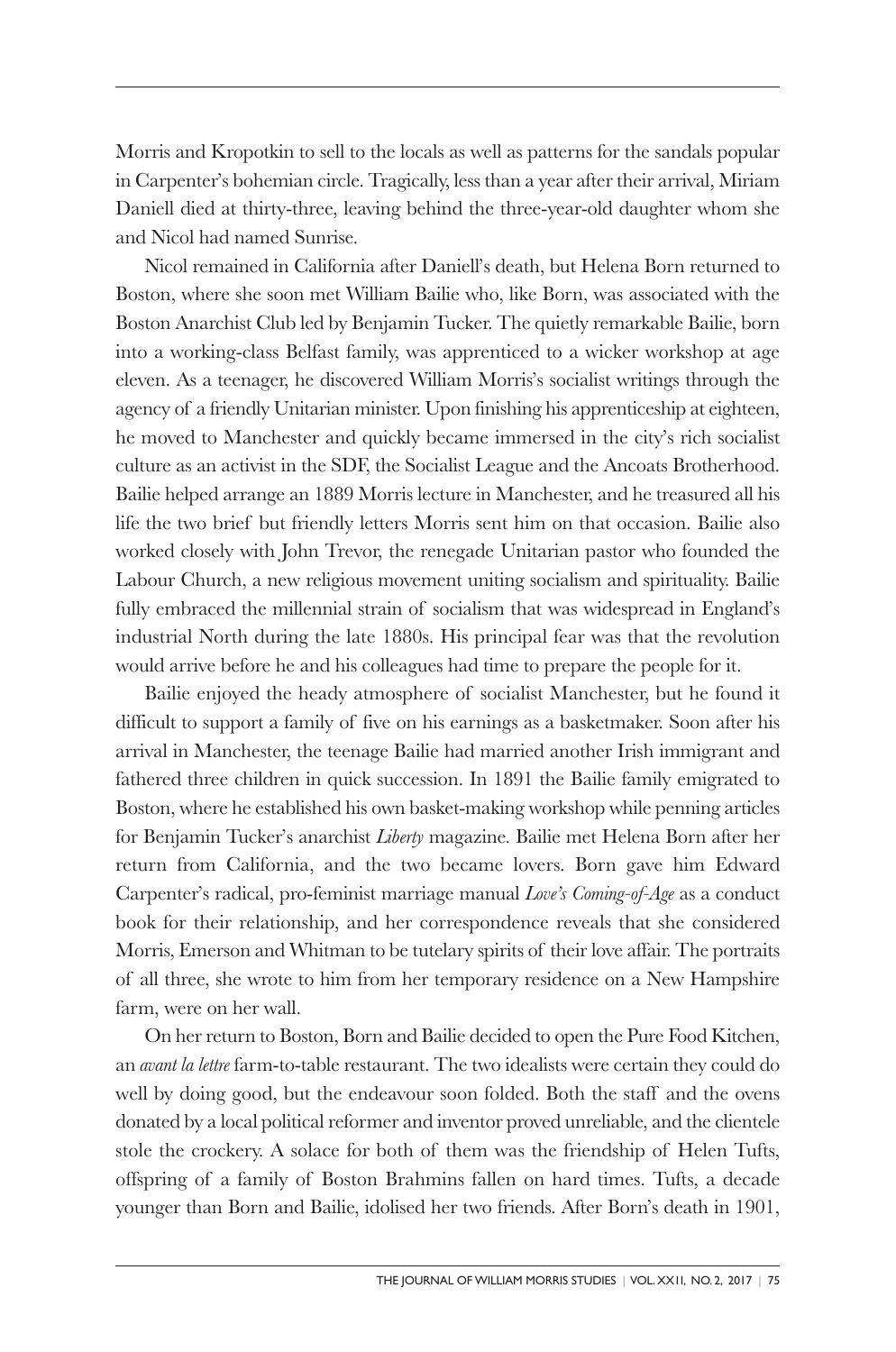when she was forty-one, Tufts collected her periodical writings, added an adulatory biographical introduction, and published the result as *Whitman's Ideal Democracy and Other Writings*. Born's essays reveal her hybrid political commitments and her complex union of socialism, individualism, spirituality, utopianism and feminism. Tufts shared her friend's radical beliefs, and she celebrated Born's life not only by gathering her essays for publication but by scattering her ashes at Walden Pond. Bailie came with her; their informal funeral ceremony involved readings from Whitman's *Leaves of Grass*. Born's death drew the two closer, and they soon became lovers, then husband and wife.

The 'Free Lovers' in Rowbotham's subtitle include not only Daniell and Nicol, Born and Bailie, and Bailie and Tufts but also Nicol and Gertrude Dix, the New Woman novelist. The two struck up an epistolary romance during the 1890s; in 1902 Dix abandoned her literary and socialist London milieu to join Nicol at his remote California ranch. Once there, she began writing Western-themed stories for massmarket magazines. As Rowbotham describes her transformation, '[s]he abandoned Hegel and psychological novel writing to join the ranks of writers churning out dramatic stories for a burgeoning popular market' (p. 320).

Rowbotham's detailed, comprehensive study follows the longest-lived of her subjects into their old age during the 1950s. However, her political narrative effectively ends with World War One, which disrupted many of the visionary radical movements that originated during the 1880s. The three decades covered in this study, when radicals in Great Britain and the United States re-imagined not only politics but daily life, would not be matched until the 1960s. In its close examination of previously obscure figures, *Rebel Crossings* offers an important new perspective on a crucial period.

#### **Michael Robertson**

Kate Nichols,RebeccaWade & GabrielWilliams, eds,*Art versus Industry? New Perspectives onVisual and Industrial Cultures in Nineteenth-Century Britain* (Manchester: Manchester University Press, 2016), 280 pp., 50 b&w illustrations,£75.00 hbk, ISBN 9780719096464.

*Art versus Industry* is a collection of essays that grew out of a conference held at Leeds City Museum in 2012. The book engages with a range of media and discusses many of the central figures within the historiography of nineteenth-century design. Ruskin appears frequently, Owen Jones is discussed from a number of perspectives and William Morris and other Art and Crafts practitioners are discussed in several chapters. The introduction questions any facile opposition between art and industry,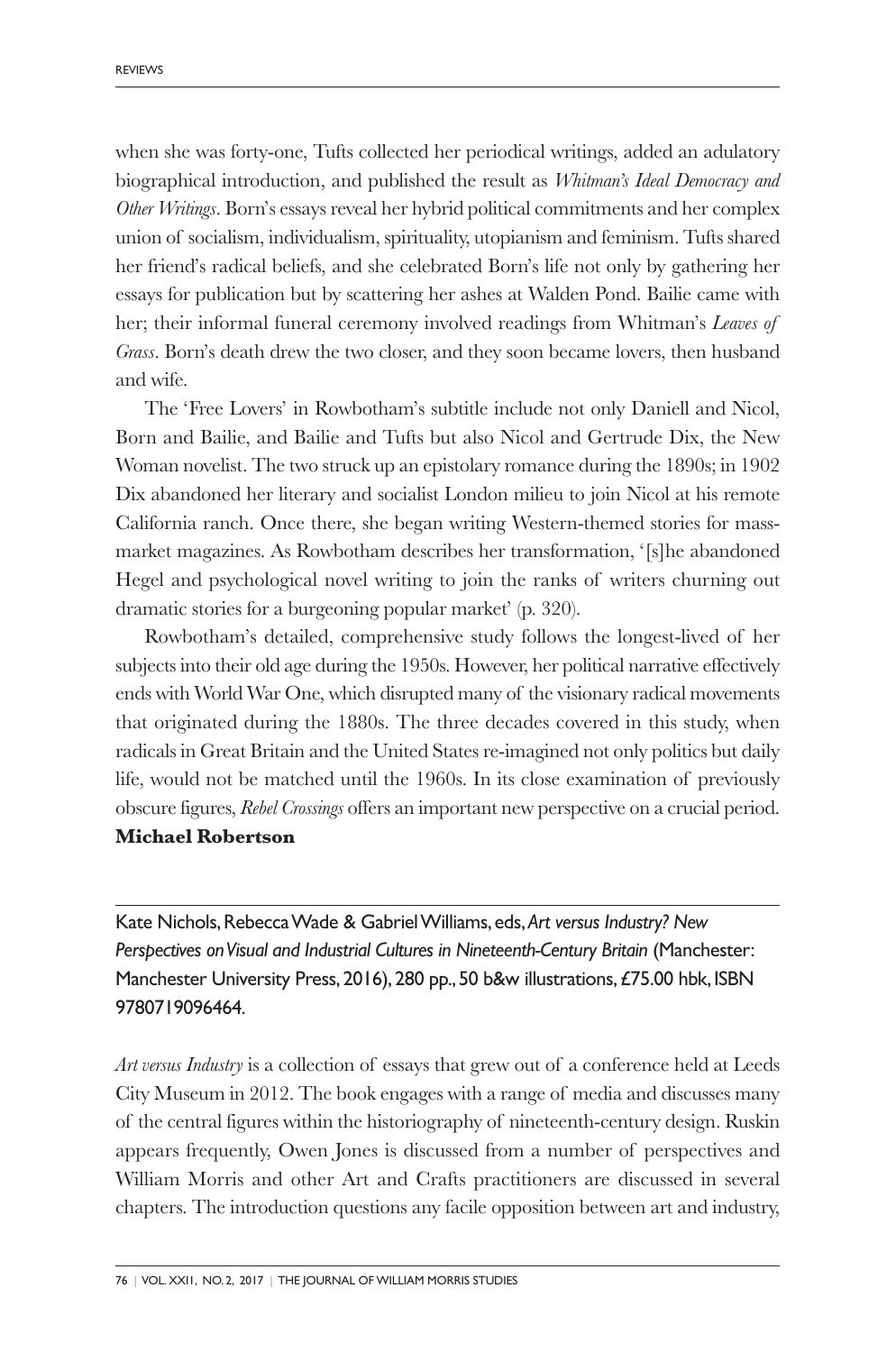and contests the idea that art is fundamentally in conflict with commerce and consumption. The collection gives the sense of aiming to contest the standard historiography of Victorian design that has its roots in 'design reform', the set of debates that are usually understood to have emerged from the Great Exhibition, the South Kensington Museum and the Government Schools of Design.

Lara Kriegel discusses how the history and practice of lace making can be seen as a counter-cultural discourse and a critique of industrial production. She explains how lace was used as a means of creating income for women in the late nineteenth century ('lace rescue') and how writings about lace and its history comprised a gendered historical narrative: 'narratives about the English and Irish crafts of lace reveal a distinctly feminine world of rescue and revival, agency and alienation, and labour and loss' (p. 24). By focusing on a specific craft and case studies in rural contexts she successfully redirects the story of politicised making towards women reformers and rural handicraft.

Gabriel Williams discusses the anaglyptograph – an obscure graphic technology that created engravings from low relief sculpture through a mechanical process. This subject stimulates a fascinating discussion of the differences between hand engraving and mechanical engraving, and how the relative merits of mechanical reproduction were presented in debates that anticipate commentary on photography in the following decades. The anaglyptograph was mechanical and so could not 'lie', unlike hand engravers who often operated with considerable artistic licence. Ultimately this chapter demonstrates that what constituted an 'accurate' reproduction was both highly subjective and hotly contested. Jasmine Allen discusses how the classificatory systems at *Expositions Universelles* raised a series of contradictions. Stained glass (the subject of the chapter) was normally classed as manufacture but often displayed as art, and thus highlighted a series of conflicts about distinctions between labour, art and various kinds of production. Allen provides some really interesting descriptions of the iconography of windows in the Paris 1855 Exhibition  $-$  a refreshing change from the normal focus on ecclesiastical iconography. Colin Trodd's chapter adopts a history-of-ideas approach to a discussion of how the Arts and Crafts movement both popularised and appropriated the art and writing of William Blake. An intriguing drawing of William Morris as Blake's allegorical figure 'Los' encapsulates this strange cultural mixture. Trodd focuses on Ruskin's idea of the grotesque (art rooted in physical labour) and argues that this shaped the reception of Blake for the next generation. The grotesque acknowledged and embodied human imperfection, and was powerful because it articulated the struggle within this contradiction. For the Arts and Crafts Movement Blake 'connects Romantic critique of industrialism and the socialist critique of capitalism' (p. 96) and Blake's illuminated books somehow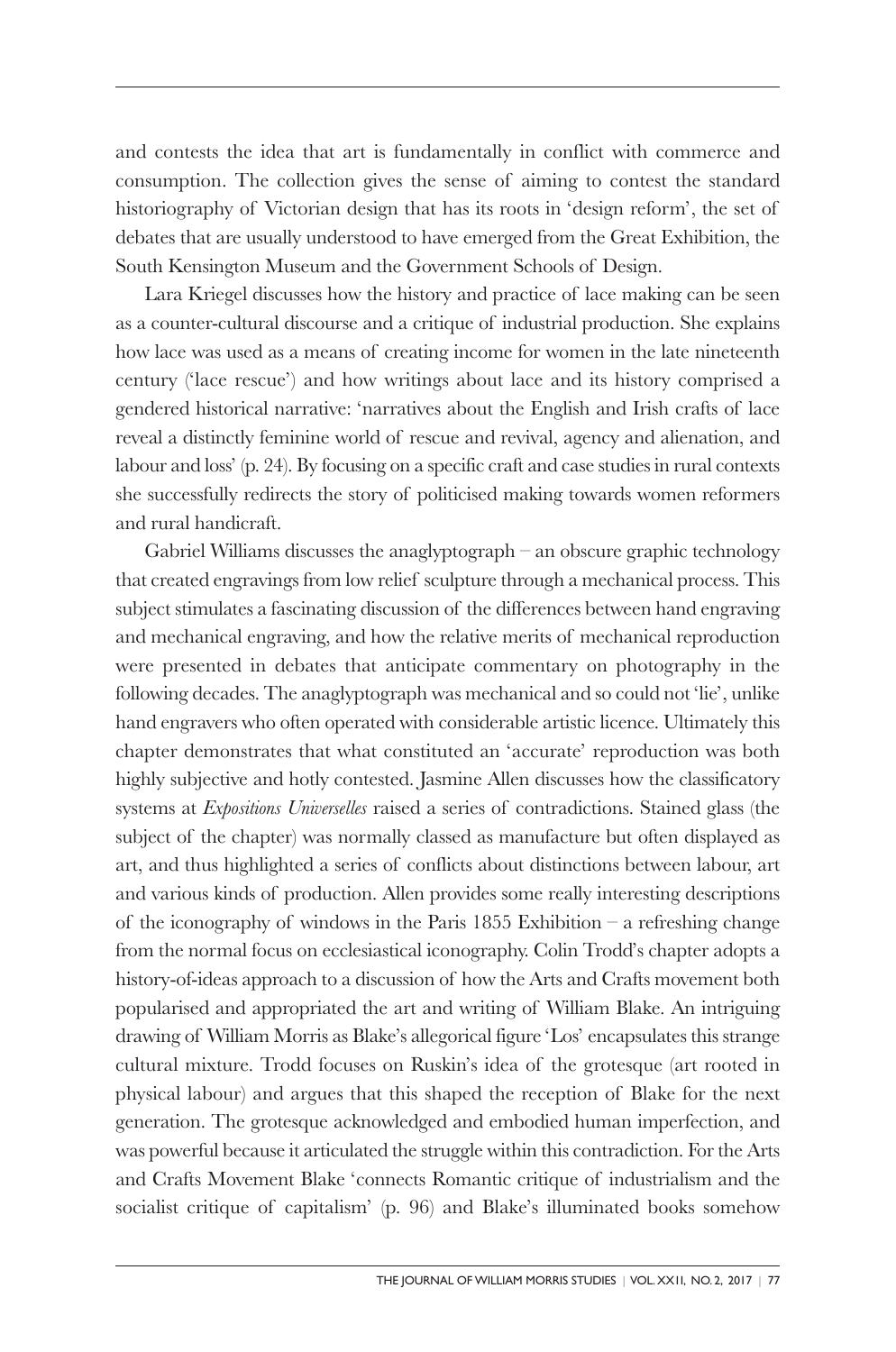humanised manufacture by making it more personal and less mechanical. Nicole Garrod Bush considers the Kaleidoscope as a serious technology rather than the toy it became in an informative account of how Brewster's device was originally intended to be a visual research tool. In a reading of D.G. Rossetti's painting *The Blue Bower*, she argues that the artist used the kaleidoscope to create the unusual background to this image, an original and convincing idea.

Technical drawing and illustrations in the *Illustrated London News* and *The Graphic* form the subject of two chapters by Frances Robertson and Tom Gretton. The former proposes another way of decentring the discourse of design reform by considering draughtsmen as active agents that affected the 'invisible workings of the visual economy' (p. 121). She demonstrates convincingly how a wide range of stylistic influences fed into supposedly 'technical' drawing, and how reformers' complaints about the lack of drawing were actually a critique of the manner in which draughtsmen worked. Gretton provides a pertinent overview of the complex mediations between an original image and its publication in a periodical. Before the widespread adoption of the 'half tone' process in about 1890, periodical illustrations were often drawings made from photographs that were subsequently engraved. In working through the complex process of producing an illustrated periodical, he demonstrates how industry was not 'the other' of art but a key partner. Graeme Gooday and Abigail Marrison-Moore contrast two attitudes to the aesthetics of electric lighting: J.E.H. (Alice) Gordon's popular book *Decorative Electricity* of 1892 and the work of the Arts and Crafts practitioner W.A.S. Benson. Gordon's book discussed how to deflect, absorb and disguise electric light while Benson's designs for Philip Webb at Standen are notable for their lack of ornament. Benson emerges as a key link figure, an Arts and Crafts designer who embraced the machine.

Ann Compton demonstrates how those working within the building trades operated within 'a web of interconnected production practices shading between the handcrafted and the machine made' (p. 181). She then provides some fascinating details about the scale and structure of the construction industry in the Victorian period: it employed far more people than coal mining but was dominated by four major firms. She goes on to discuss the legislation and educational structures that supported collaboration and concludes that architect-craftsmen were a privileged group who had advantages over those with more limited training.

British attitudes to non-European art dominate the final chapters. Renate Dohmen argues that although the Calcutta International Exhibition of 1883-84 was eventually celebrated for the way that it engaged with Indian audiences, this was actually a rhetorical device that functioned to cover up the disappointing numbers of international visitors. Local British residents boycotted the exhibition in response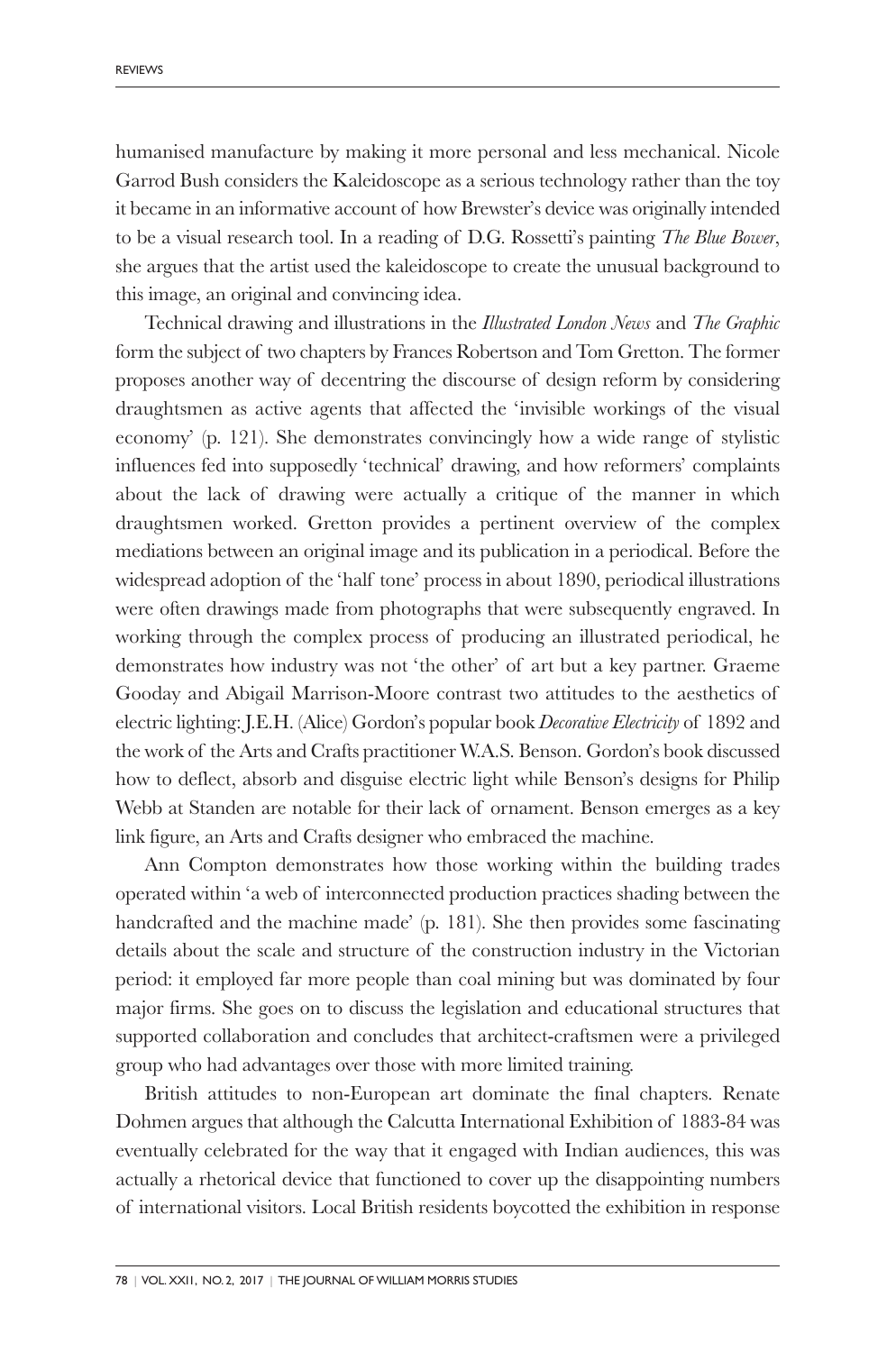to the 'Ilbert Bill' that allowed senior Indian magistrates to rule on cases involving British nationals and the failure of the exhibition to compete with European events eventually led to the cancellation of the Bombay International exhibition, which had been planned as the successive event. Natasha Eaton explores how the category of colour could disrupt distinctions between art and industry. Design reformers showed concern that British art lacked an intuitive sense of colour but the idea that this could be remedied by studying Indian art provoked concern. She goes on to examine a range of attitudes to colour in Britain and India, and suggests that 'ultimately colour was ungovernable' a symptom of wider colonial tensions. Lara Eggleton discusses Ruskin's opposition to the ornamentation of the Alhambra, the subject of Owen Jones's famous publication from the 1840s. She suggests that Ruskin's belief that great art originated in natural forms led him to see abstraction as unhealthy and misguided, an attitude rooted in a 'distrust of industrial processes and the dangers these presented to manual craft and individual expression' (p. 251).

The editors have done a good job: there is a convincing coherence to the collection and those interested in technology, architecture, design and art will all find something of interest. All the illustrations are black and white but most well enough reproduced to support the written analysis. This book is a welcome and thoughtful contribution to one of the central debates of the nineteenth century and an account that moves beyond the traditional focus on a handful of individuals and their careers. *Art versus Industry* has a lot to say about the Arts and Crafts movement and often from oblique angles, which at times produces striking and original analysis. Although positioned ostensibly as a revisionist account of Victorian design discourse, it is perhaps surprising how much time the collection spends discussing canonical figures within this movement. John Ruskin and Owen Jones are discussed at some length in several chapters, and even if authors are sometimes critical of their attitudes, they seem to have an uncanny ability to retain their centrality within this discourse.

### **Jim Cheshire**

Julie Sheldon, ed.,*The Della Robbia Pottery: From Renaissance to Regent Street* (Liverpool: Liverpool University Press, 2015),  $x + 108$  pp., 12 illustrations, £14.99 pbk, ISBN 9781781382738.

Whereas the Pre-Raphaelites had praised and preferred the early Italian painters, in the second half of the nineteenth century there was a conscious swing towards the traditional view of the high point of Italian art. Walter Pater's *The Renaissance* (1873) took a wider view than simply discussing painting, and included a chapter on Luca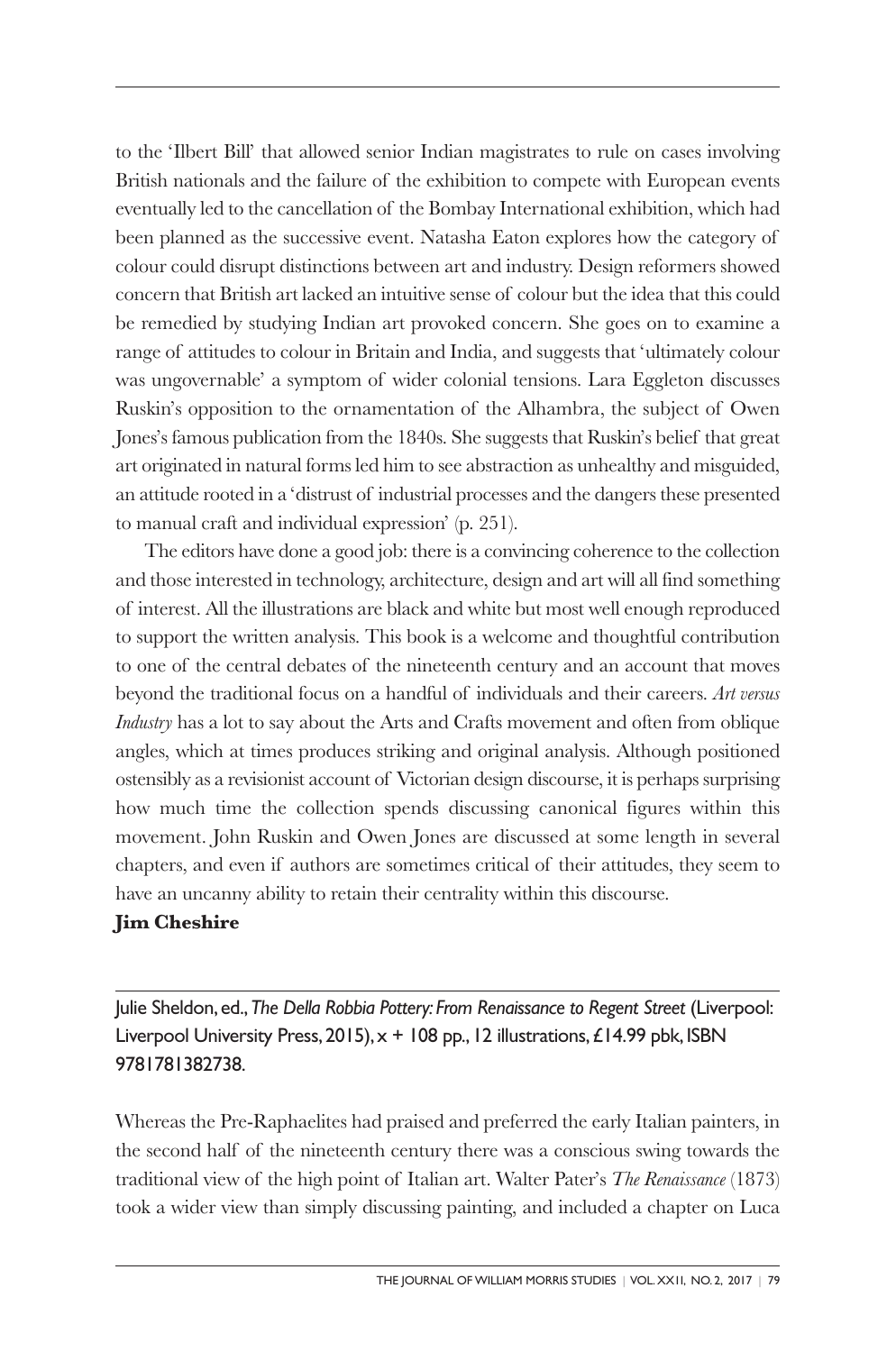della Robbia, who began as a sculptor in marble, and progressed to the manufacture of blue and white earthenware plaques:

The life of Luca, a life of labour and frugality, with no adventure and no excitement except what belongs to the trial of new artistic processes, the struggle with new artistic difficulties, the solution of purely artistic problems, fills the first seventy years of the fifteenth century.

Luca's new work was in plain white earthenware […] [H]e added the further invention of giving them [his figures of baked earth] colour […]. But in his nobler *terra-cotta* work he never introduces colour into the flesh, keeping mostly to blue and white, the colours of the Virgin Mary.

(1904 edition, pp. 70-71)

The works of the della Robbia family became well-known, as travellers returned from Italy and remembered the blue and white plaques. Ruskin tells us that he never 'passed near the market at Florence without looking at Luca della Robbia's Madonna' (John Ruskin, *Mornings in Florence*, 1875, quoted on p. 59). The new South Kensington Museum had made a number of purchases of della Robbia pieces; over thirty were believed to be genuine, and many others were described as 'School of Della Robbia'. Copies were made available and were proudly displayed by Walter Pater, William Holman Hunt and G.F. Watts. After this Luca became the most popular sculptor of the Renaissance in the eyes of the nineteenth-century public.

During the 1880s a young art student called Harold Rathbone, born in 1858, began to travel widely in Northern Italy. He came from a wealthy Liverpool family, and had studied at the Slade from 1878. In 1883 he became a pupil of Ford Madox Brown, and assisted him in the painting of frescoes for Manchester Town Hall. This led to a wider acquaintance. In 1884 he heard William Morris speak at Islington Hall, and visited him at Kelmscott Manor. Unfortunately Rathbone did not keep a record of these meetings, nor indeed of his travels, and some of the essays in this book speculate on what he found in Italy. But these experiences, and the absorption of Morris's ideas, led him to open a pottery in 1893. It was situated in Birkenhead, and called the Della Robbia Pottery.

There had been various ceramic factories in Liverpool before this time but the siting of this enterprise in Birkenhead might be considered unexpected. It was in the centre of the town at 2A Pride Street, and there were a number of advantages. The buildings were cheap to rent, there was red clay nearby in the Wirral, and there was a partly trained labour force available, as the local Art schools were producing students with no other prospect of local employment. Apprentices could easily be recruited.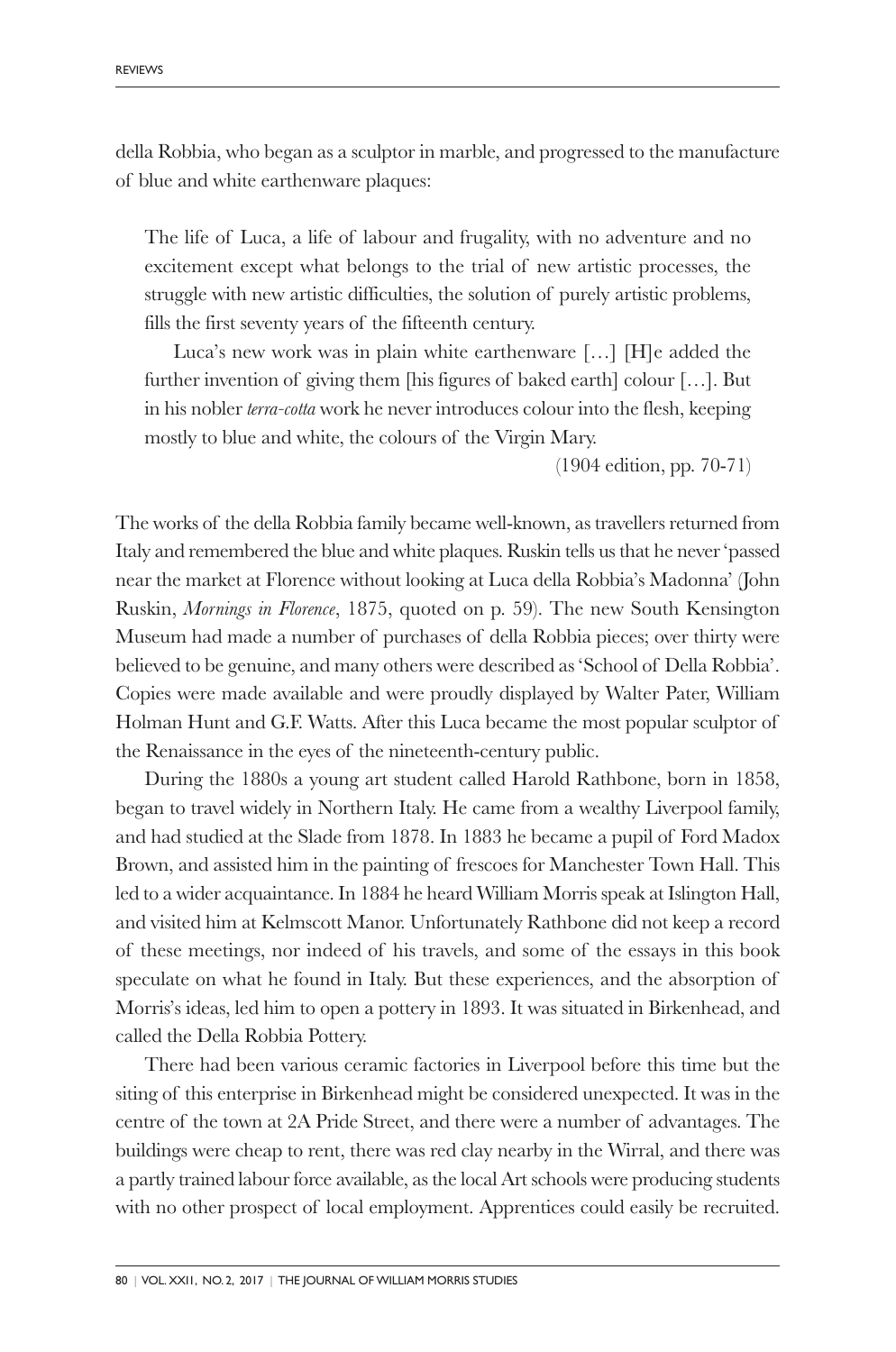But what is meant by a pottery? As Colin Simpson says:

The conventional history of the pottery industry saw a seamless line from the increasing industrialisation of the eighteenth century and the domination of Staffordshire as the source of most production through to the modern world of factory production. The line of 'craft' pottery has been perceived to bypass the industry altogether and be a fresh, between-the-wars invention of Bernard Leach, with his Oriental-inspired hand production, and then Michael Cardew with African inspiration.

(p. 17)

Rathbone must therefore be seen as somewhere between the two. He was operating a conventional factory, but one based upon Arts and Crafts principles and the educational ideals of John Ruskin and William Morris. He divided the business into two areas: 1.) The production of architectural decoration in earthenware, i.e. blue and white plaques and larger size for the outside of buildings. (Look up when you are next in the South Court of the Victoria and Albert Museum to see the effect of this, though this example predates the Della Robbia Pottery). 2.) Domestic pottery, using the local red clay. The pots were thrown upon the wheel, then dipped in white slip; the design was scratched through the white, using the technique called 'sgraffito'. The next step was to paint on coloured slips which would produce striking results after firing. Individual potters, including the apprentices, could mark pieces with their own initials. The principle, 'inspired by Morris, was the elevation of the hand over the machine' (p. 13). As Julie Sheldon says, 'he wanted his workshops to consist of guild workers engaged in handicraft, seeing the finished product through the stages of production without undue division of labour' (p. 67).

The products of the pottery were well received and seen at exhibitions. There were forty-five pieces shown at the Pottery and Porcelain Exhibition in Glasgow during 1904, and there was in fact a distant link to the work of the Mackintoshes. See figure 11 of Sheldon's book, where the elongated designs on the tall jugs are by Cassandra Walker and Alice Jones. Cassandra had been trained by Herbert MacNair, who was Charles Rennie Mackintosh's brother-in-law.

The Della Robbia pottery finally closed in 1906, partly because of a cash-flow crisis, and as Colin Simpson says, '[t]he styles had often been adapted by manufacturers who could turn out similar products much more cheaply. The selfevidently handmade products produced in Birkenhead had become too clunky to sell' (p. 16). Nevertheless, this was a magnificent example of the experience of putting Morris's ideals into practice. In the book under review there are seven essays, two of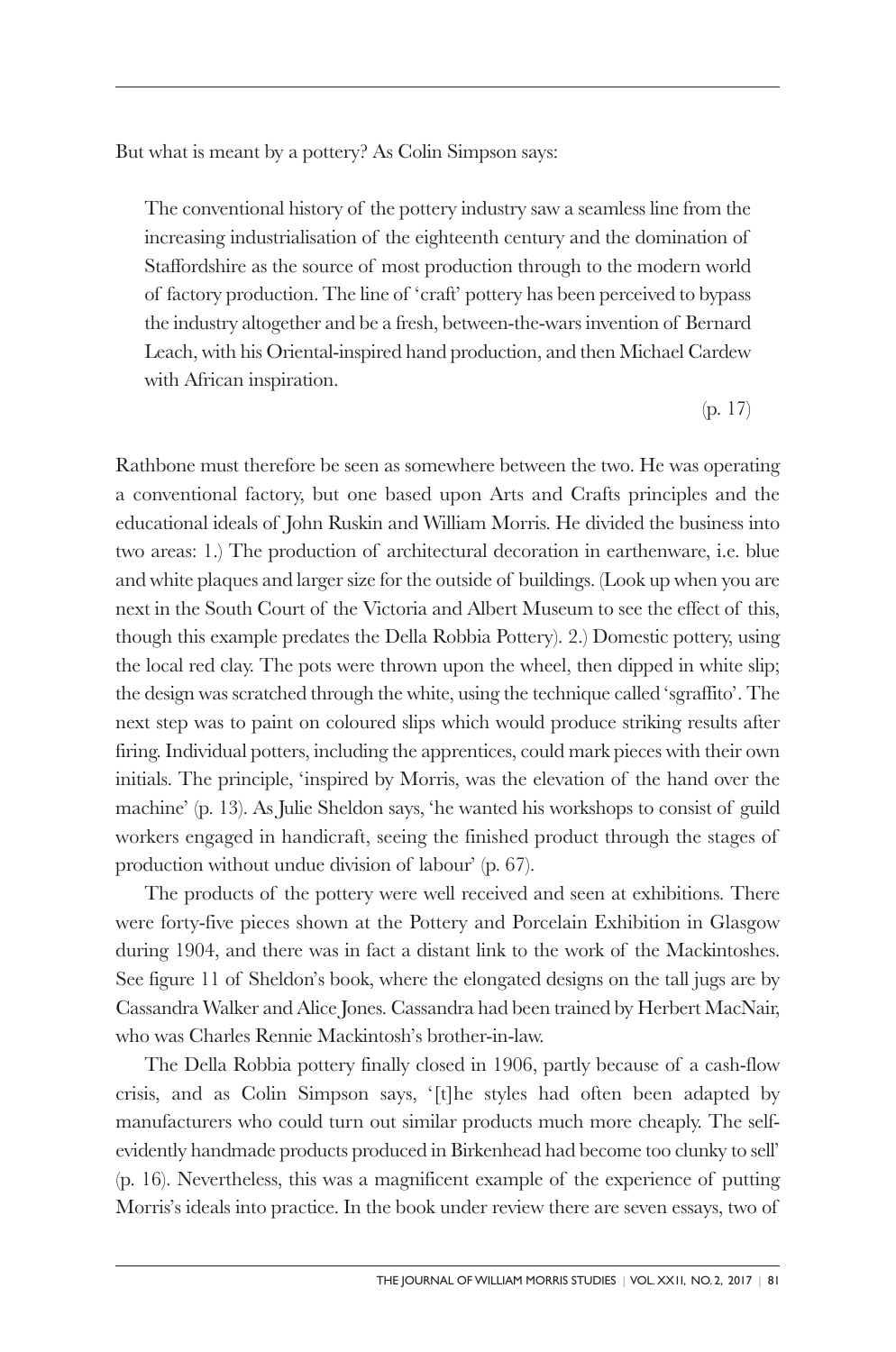which explore the Italian sources of Rathbone's designs. There is a valuable discussion of 'The Arts and Crafts Movement and the Crafting of Culture' by Colin Trodd which compares other experiments of the time. The last essay, by Juliet Carroll and Julie Sheldon, gives an account of the distribution of the pottery in London stores; Della Robbia was on sale at Liberty and at William Morris and Company in Oxford Street. Finally, visitors to car-boot and similar outlets should read the paragraphs on collecting by Colin Simpson (pp. 18-23). Unfortunately the very few illustrations provided in this book do not give us enough visual information to go by.

#### **John Purkis**

Elizabeth Prettejohn,*Modern Painters,Old Masters:The Art of Imitation from the Pre-Raphaelites to the FirstWorldWar* (New Haven:Yale University Press, 2017), 286 pp., 130 colour and 30 b&w illustrations,\$75.00 hbk, ISBN 9780300222753.

In the Introduction to this challenging book, produced to the very high standards of Yale University Press, Elizabeth Prettejohn explains that her focus will be on 'how artists and viewers create relationships with other artists and viewers, both near and distant in time and space' (p. 4). She will draw her examples from nineteenth-century Britain, when the question first came into prominence, but argues that the approach is of the widest application. Using such terms as 'allusion' and 'intertextuality', this approach has become prominent in the study of literature. As long ago as 1973, the American critic Harold Bloom argued in his influential book *The Anxiety of Influence* that poets are always aware of their predecessors, and the major poets emerge by asserting their visions against those that precede them. This attention to predecessors has not been so prominent in the study of art. Prettejohn propounds no fewer than fourteen questions relating to 'imitation' with which she wants her book to engage, and then offers as a preliminary example the ways in which Ford Madox Brown's well-known *The Last of England* (1855) can be seen to engage with the history of art. This combination of the general and the specific is typical of this fascinating book.

The first of its five substantial chapters is 'The Victorians and the Masters'. In it, Prettejohn invites us to 'forget, for a while, the prejudice in favour of originality' (p. 16), and to consider Turner's *Regulus* of 1828 as a response to Claude's much earlier *Seaport with the Villa Medici*. Both paintings show lines of buildings and shipping receding towards a blazing sun, but Turner translates 'the visual armature of the scene into his own brushwork, pulsating with light', and introduces the story of the Roman general captured by the Carthaginians, who cut off his eyelids to make him look straight at the sun. Turner thus creates an 'imitation' more powerful, if less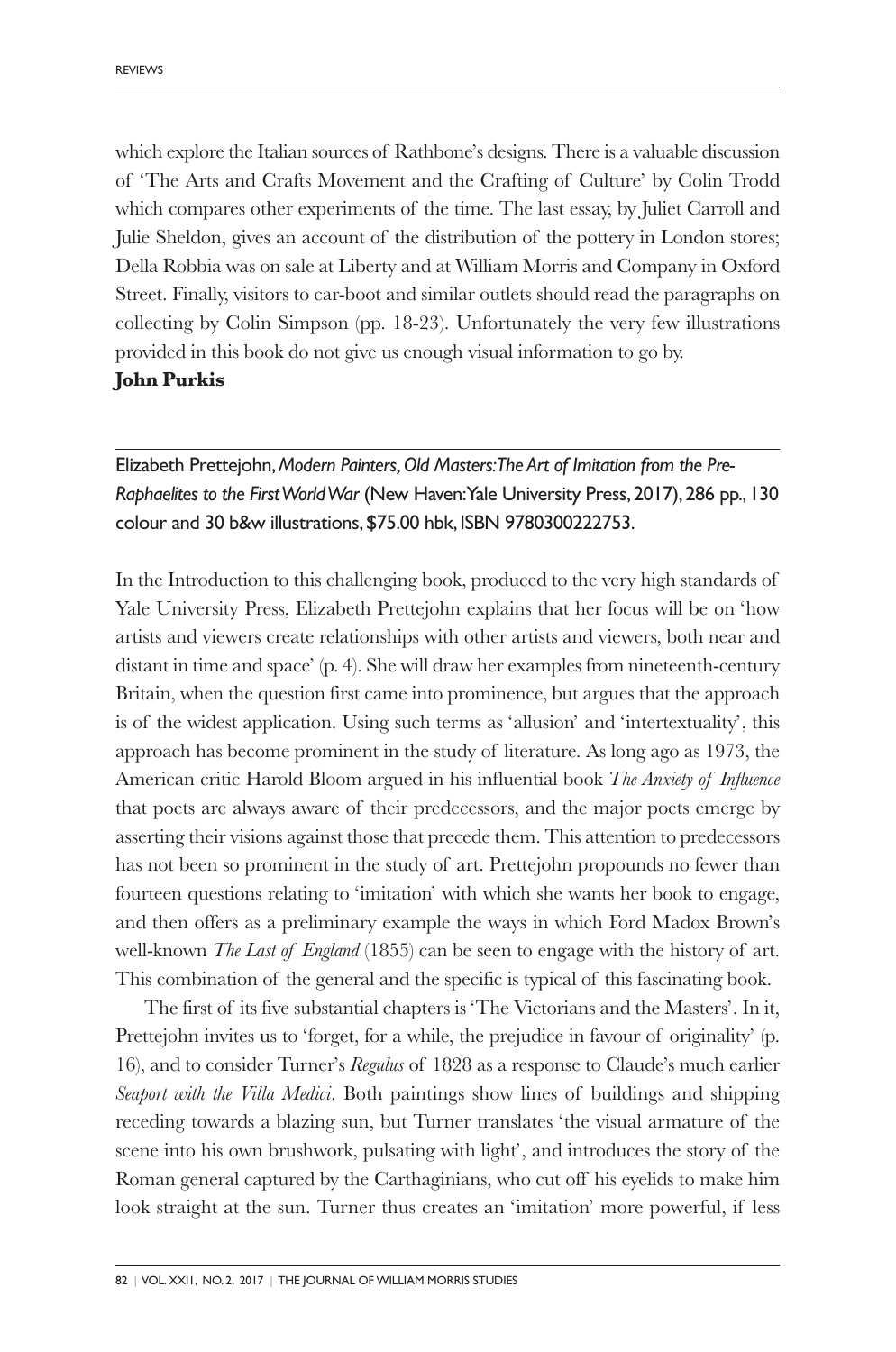elegant, than the original. In his art, Turner also produced paintings that 'outshone' works by Cuyp, Vandervelde and Ruysdael, operating in a mode that is here described as having 'a distinct flavour of masculine aggression about it. This is about antlerlocking' (p. 19). Another term for this is 'competitive imitation'. However, Prettejohn wants to concentrate on a different kind of imitation that developed later during the nineteenth century. She terms this 'generous imitation', and argues that it is a mode to be welcomed, and to which twentieth-century art criticism has been unduly hostile, confusing it too easily with plagiarism. She offers as an example Dante Gabriel Rossetti's *La Donna della Finestra* of 1879, in which Rossetti produces a version of a painting by Botticelli that Rossetti owned at the time, with Jane Morris serving as model in place of the model seen in many of Botticelli's works. Rossetti is not trying to outshine Botticelli but to explore sympathetically what kind of artist Botticelli was. Rossetti is a key figure, whose subtle theory of translation is worked convincingly into the argument.

Prettejohn draws attention to Frederick Leighton's important presidential *Addresses* to the students at the Royal Academy, published in 1896. This was the great period of the growth of museums: the British Museum was founded in 1753, the Dulwich Picture Gallery in 1811, the National Gallery in 1824 and the South Kensington Museum (now the Victoria and Albert Museum) in 1852. Those interested in art no longer depended on being able to travel widely; all these institutions were in England. Thus Leighton addresses his students as the 'fortunate but bewildered heir[s] to a boundless inheritance of artistic treasure' (p. 29); the bewilderment was due to the numerous and extraordinarily diverse works known to the students. How in these circumstances can they choose an appropriate approach for themselves? The main Victorian painting discussed in this chapter is Frederick Sandys's powerful *Medea* (1866-68), which is said to be convincingly realistic as well as 'imitating' the half-length female portrait mode favoured by Rossetti. The chapter ends with the convincing claim that, by the end of the nineteenth century, there is no longer 'a single standard of taste, and the field is open for all manner of innovation' (p. 57), a situation that clearly pleases Prettejohn, if it worried Leighton. It is one that must continue to challenge artists today.

There is clearly no possibility of reviewing the rest of the book in such detail, and as we have already encountered discussion of Rossetti and his 'generous imitations', I will conclude by concentrating on the parts of the book that focus on Burne-Jones and William Morris. Burne-Jones is of course a pervasive presence. His name appears frequently in the index, along with references to some twenty of his paintings. Moreover, *The Fifth Day*, from *The Days of Creation* (1875-76), provides the powerful front-jacket illustration. Prettejohn tells us that Frederick Burton had bought *The*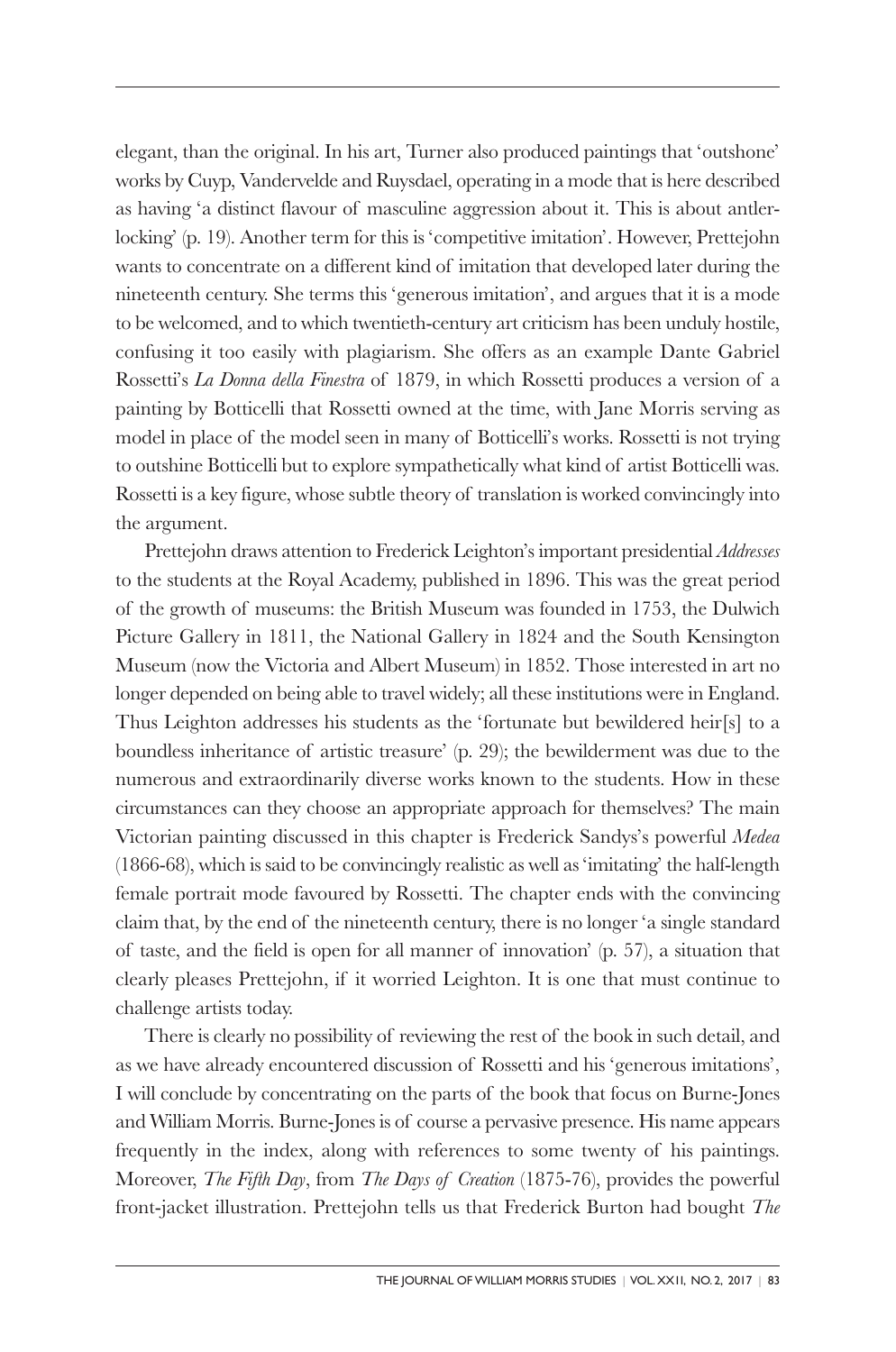*Nativity* by Piero della Francesca for the National Gallery in 1874, and that Burne-Jones had responded very quickly to it in his series of watercolours called *The Days of Creation*, exhibited at the Grosvenor Gallery in 1877. 'The bare feet and solid stance, so unlike the willowy figures in other works by Burne-Jones, as well as their impassive faces, immediately recall Piero's music-making angels' (p. 173). Piero's *Nativity* is illustrated on p. 174, opposite the Burne-Jones painting, and a detail from it appears on the back cover. Another work by Burne-Jones, *The Wedding of Psyche* of 1895, features in both endpapers and in a smaller but complete form on p. 176. A late work, it shows how the artist 'expanded the range of precursors from whom his own age could learn', and 'passed that learning on to numerous students and more distant disciples, in England and abroad, as his work appeared to great éclat in the international exhibitions of the late nineteenth century' (pp. 174-76).

Morris appears most distinctly in the account given of 'the massive Victorian programme of church restoration and church building' which made possible the establishment of Morris, Marshall, Faulkner and Co. in 1861 (p. 120). Although the decoration of churches remained mainly in the hands of commercial firms (whose work was often of high quality), some creative artists began to offer their services, particularly in relation to the creation of altarpieces. One striking example given by Prettejohn is the altarpiece at Llandaff Cathedral, a commission obtained by the young Rossetti in 1856, and completed in 1864, consisting of three substantial panels of the Nativity. Prettejohn argues interestingly that there is a democratic spirit about the work, which is to be seen in the presence, on equal terms, of one king and one shepherd in the central panel; moreover, while the left side panel shows David as a king, the right side panel shows him as a shepherd. She points out that this important work has attracted little attention from scholars, and wonders whether this is because it is in 'a difficult-to-find church just north of Cardiff rather than in a major public gallery' (p. 121). At all events she considers it to be a major work, showing 'a thoughtful new exploration of the traditional subject-matter' (p. 124). Overlapping with Rossetti's work at Llandaff, Burne-Jones was commissioned during 1860 to paint an altarpiece for St. Paul's, Brighton. The central scene is also the Nativity, this time with both shepherds and kings; Jane Morris was the model for the Virgin, William Morris for the first king, and Swinburne for one of the shepherds; Burne-Jones himself appears at the back. The altarpiece, now in a private collection, is shown on pp. 126-27. During his long career, Burne-Jones is said to have shown a wider range of influences than did Rossetti, including Fra Angelico, Tintoretto and Jacopo Bassano, and in this to be representative of later generations.

Prettejohn moves to her conclusion with a statement to the effect that we live in a period which privileges 'the present, and its way of seeing, over the past, and its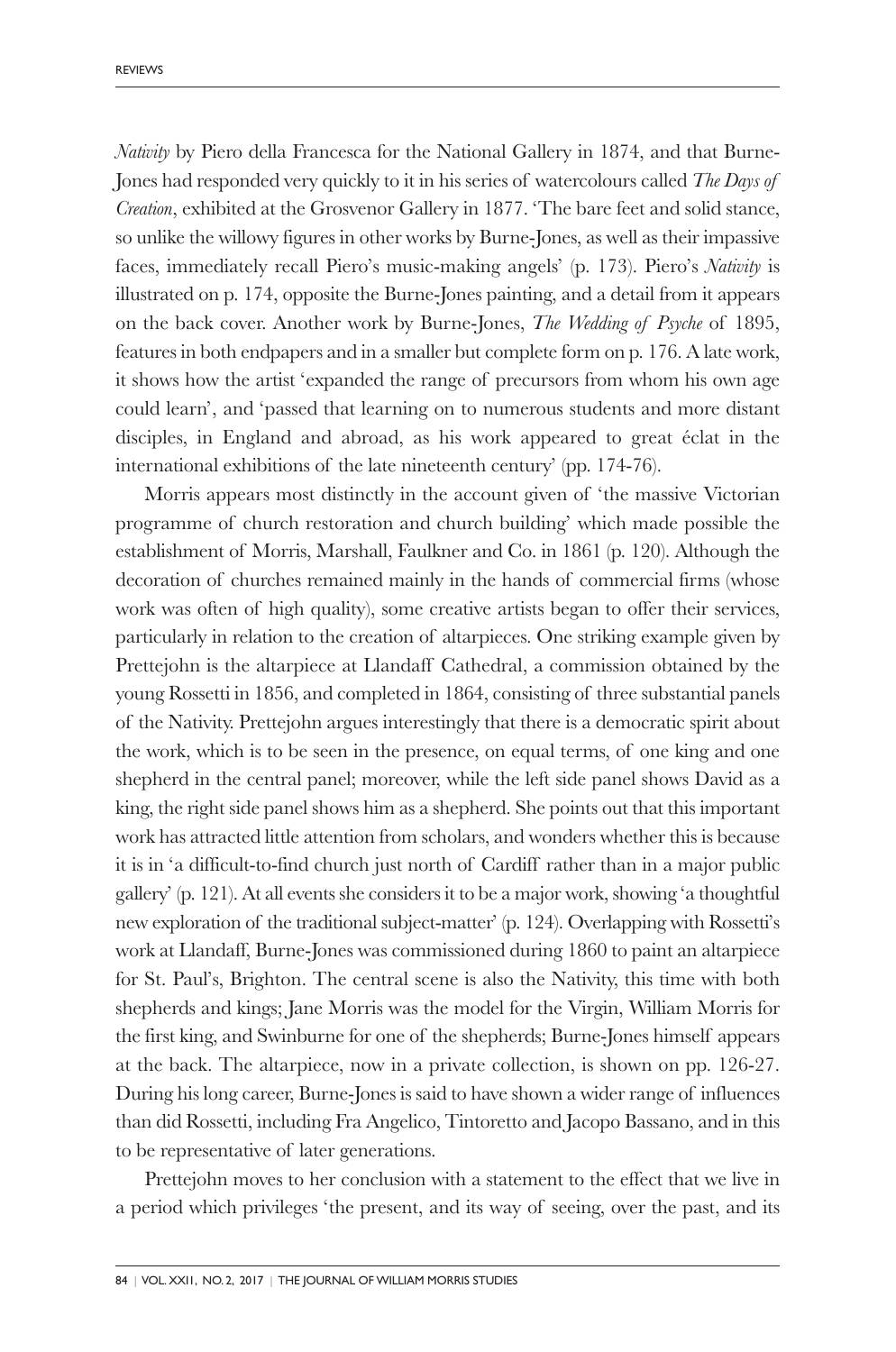ways of seeing', and that this hierarchy has become tyrannical in its insistence on 'relevance' (p. 236). 'Alternatively, it might be argued that old works of art can show us the way to a better politics or a better morality. William Morris believed something of the kind, and it is a noble ideal' (p. 237). But she does not accept Morris's view entirely, because what art offers, for her, is not to be reduced to the political or the moral; it is aesthetic, a matter of beauty. The value to us now of the art of the past is that it can 'jolt us out of what  $Pater' - a$  critical hero of the book – 'called the "stereotyped world"'. This is of the greatest importance as 'in today's global art market the contemporary arts are increasingly homogenized' (p. 237). *Modern Painters, Old Masters* is a timely and important book. I hope it will be widely read and debated. **Peter Faulkner**

Michael Drury,*Wandering Architects: In Pursuit of an Arts and Crafts Ideal* (Donington: ShaunTyas, 2016), 308 pp., numerous b&w illustrations,£35.00 hbk, ISBN 9781907730535.

This is a revised edition of the excellent book first published in 2000. When Malcolm Sinclair reviewed the first edition in the Summer 2002 issue of this *Journal*, he recommended it strongly 'to anyone interested in this short-lived, restricted, but vitally important link in the history of buildings of the Arts and Crafts movement'. His only criticism was that 'confusion is sometimes caused because the same size of print has been used for the extensive number of quotations in the text and for the many notes to virtually every page', and this remains true of the new edition. However, the use of a smaller size of type for the inset quotations in the new edition makes for greater clarity.

The text remains largely the same, with additions where further information has come to light about the seven featured architects – Detmar Blow, Alfred Powell, Herbert North, Basil Stallybrass, Randall Wells, Harold Falkner, Philip Tilden and William Weir. In his 2015 Preface Drury notes that since 2000 monographs have appeared on Falkner by Sam Osmond and on North by Adam Voelcker, but that 'the central character, Detmar Blow still remains in relative obscurity […]. This revised edition makes no attempt to redress the balance, concentrating as it does on his early career' (p. ix). Blow was to 'die in disgrace at the hand of the richest man in England', the second Duke of Westminster (p. ix). Drury wonders whether the fact that Blow has not received the attention he deserves may be related to 'there still being a reluctance to upset the sensitivities of the family and/or the Grosvenor Estate' (p.xi). It would be good news if Drury himself would undertake the task.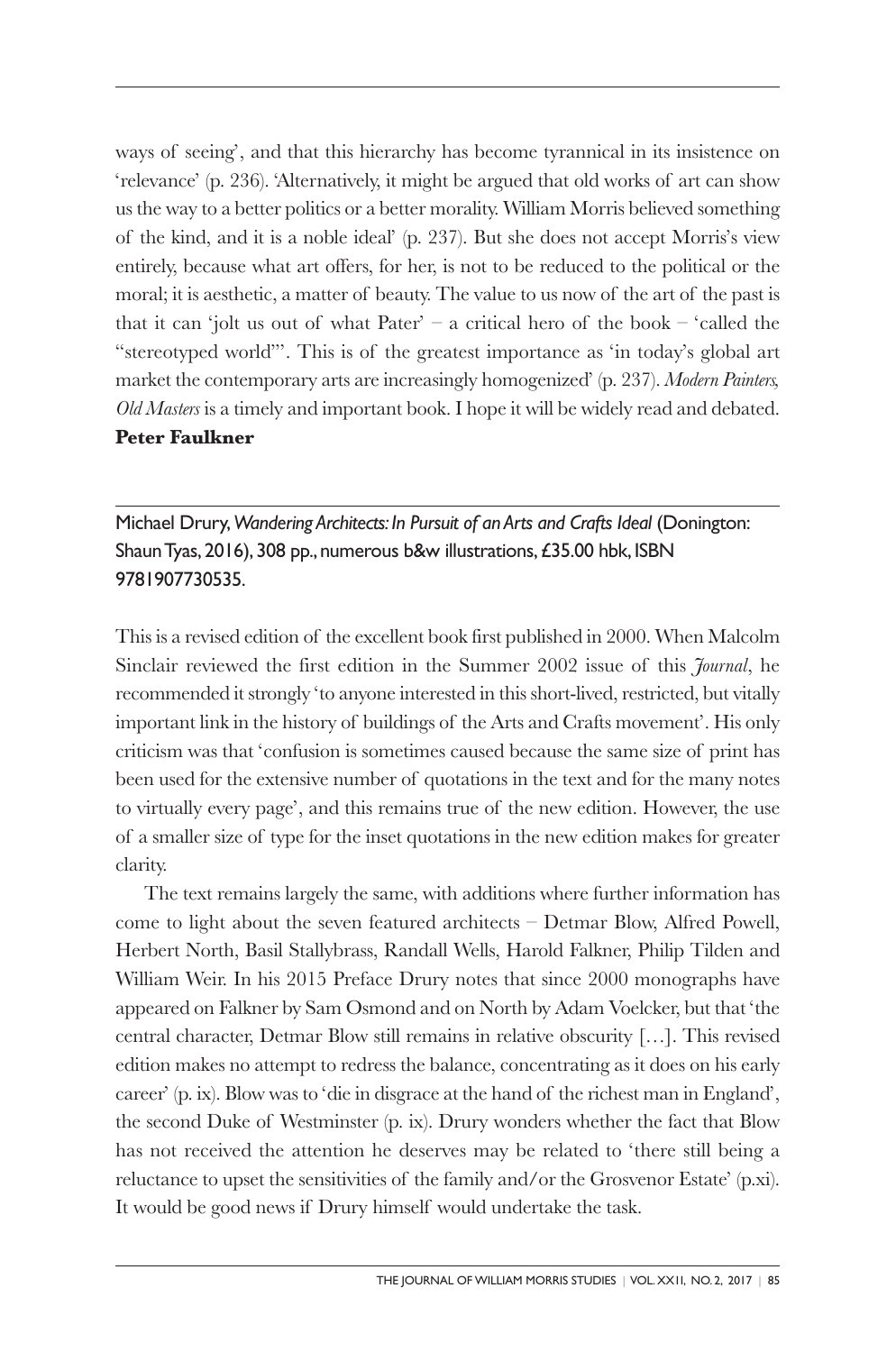The titles and general content of the eleven chapters remain the same, although the subtitle of the final chapter, 'The End of the Road', changes from 'Detmar Blow's Career, 1906-39, Conclusions' to 'The Cult of Authenticity: Detmar Blow and the Devil's Buttons'. This allows the author to strengthen his account of the commitment to authenticity shown by Blow and the man who for a period before the Great War became his partner, the Beaux Arts architect Fernand Bellerey, and to add to his account of the difficult relationship that developed between Blow and his employer the Duke. As an example of Blow's casual handling of money, Drury quotes an unpublished letter to Philip Webb concerning a small debt that Blow owed to Webb in 1892: '[y]ou will at length have received the thirty shillings! The laxity and ill temper of my memory with such affairs seems beyond control, as though He wouldn't have me play with devils [sic] buttons' (p. 278). Drury adds that '[t]he Duke's money became the devil's buttons for Blow and when they came undone, so did he' (p. 279).

The main change in the new edition is an increase in the number, and particularly the quality, of the numerous photographs. Apart from the cover, where the colour of the stone at Blow's Hilles House changes quite dramatically from brownish to grey, all the illustrations are in black-and-white. Many appeared also in the first edition, but they are clearer here, although that of Blow, dressed in a wagoner's smock, standing by the farm cart he decorated with willows and vine leaves as a hearse for William Morris's funeral, remains less than sharp. The number of full-page photographs is roughly doubled, with several showing teams of workers employed by the architects. Striking double pages show some twenty workers at Wilsford Manor in 1905 (pp. 142-43) and thirteen at Heale House in 1910 (pp. 268-69). The frontispiece is changed from a 1910 portrait of Blow by Neville Lytton to a group at Stonehenge in 1901, showing Blow with Sir Edmond Antrobus and his son Edmund, and the archaeologist Dr. William Gowland. The Lytton portrait appears later (p. 146), opposite a surprisingly different-looking portrait by Augustus John in 1913. The most striking improvement is in the quality of the reproduction of John Singer Sargent's painting of 'The Wyndham Sisters', now given a full page; the painting by G.F. Watts of their mother, Mrs. Percy Wyndham, hard to see in the earlier edition, now emerges form the darkness of the background. The final – now full-page – illustration is appropriately of the gravestone and the small roofed building (built from a design by Oliver Hill) that marks the burial place of the Blows near Hilles House, on a hill overlooking Gloucester. Drury tells us that the building, '[p]art memorial, part lychgate, part wayside shrine and part belvedere' (p. 286), was erected by Winifred in memory of her husband. It sounds well worth visiting.

It is good to have Drury's illuminating book, which consistently emphasises the influence of Ruskin, Morris and Webb on this remarkable group of architect-builders,